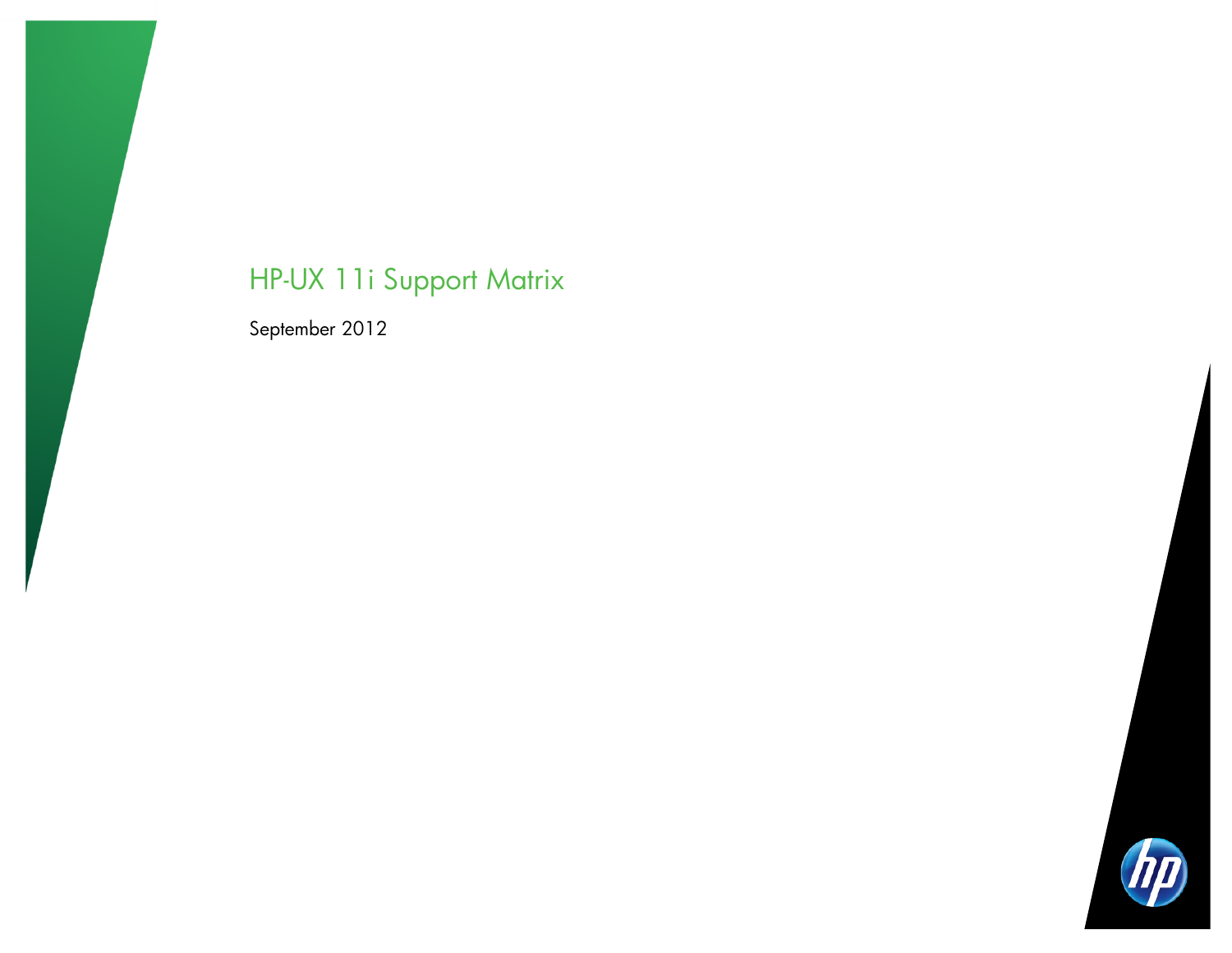### Notice of Use

The tables on the following pages contain information about HP-UX 11i versions and lifecycles dates for HP 9000 and HP Integrity servers.

This document:

- Covers all versions of HP-UX 11i currently supported
- Expires 90 days from its last update

This is NOT an authoritative document. Please check with your HP or HP partner representative with any questions. For the latest version of this support matrix, please refer to [www.hp.com/go/hpuxservermatrix.](http://www.hp.com/go/hpuxservermatrix)

Contents and specifically all future dates are subject to change without notice. HP is in no way obligated to provide support until the dates listed in this document.

Changes since the last version of this matrix are indicated in red.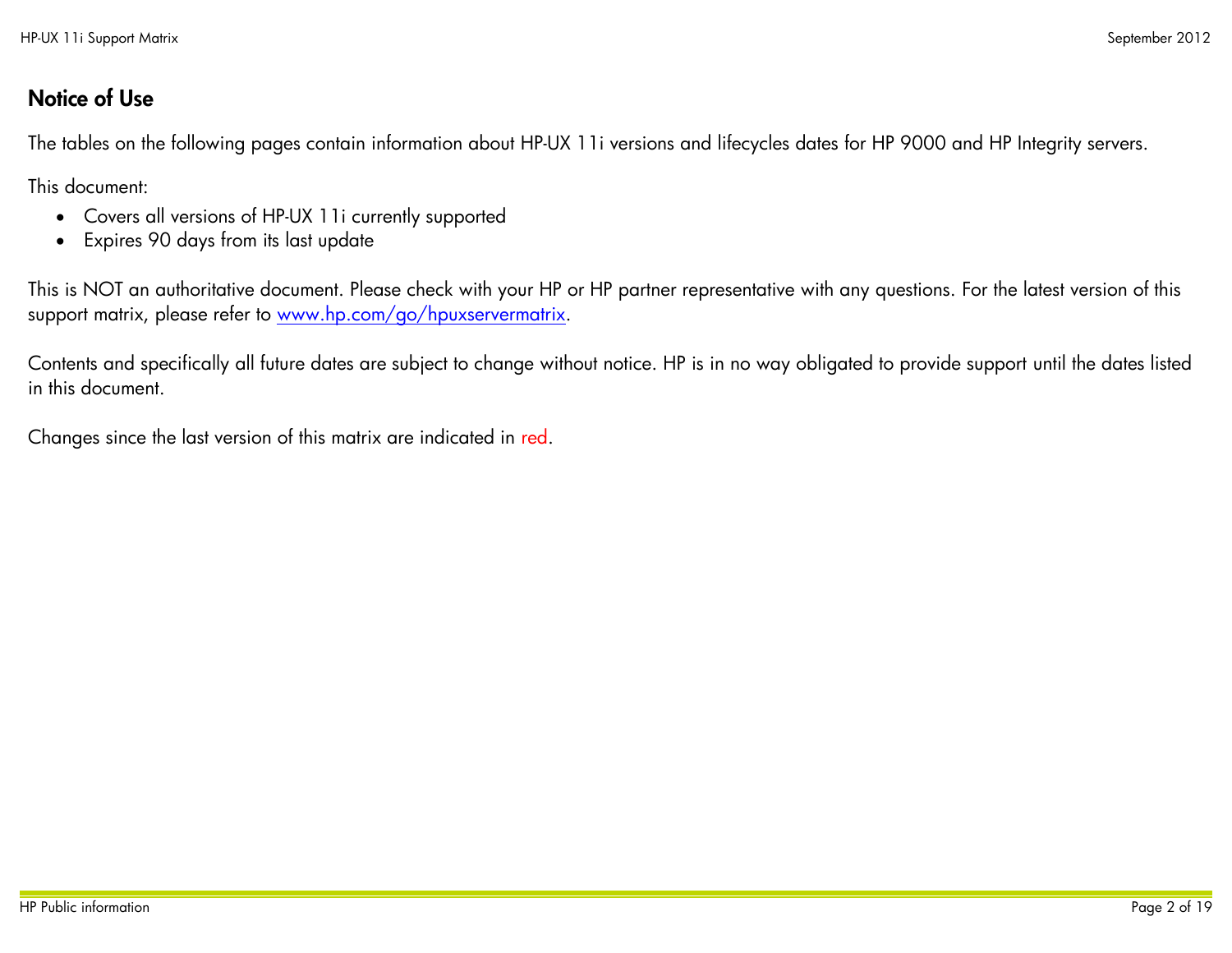# HP-UX 11i version and date information

| HP UX 11i version and date information (Note: Integrity servers are not supported on HP UX 11.0 and 11i version 1)                                                    |                                                                                                                                                                                 |                                                                 |                                                                                                                                    |                                                                                                                                                                  |  |  |  |  |  |  |
|-----------------------------------------------------------------------------------------------------------------------------------------------------------------------|---------------------------------------------------------------------------------------------------------------------------------------------------------------------------------|-----------------------------------------------------------------|------------------------------------------------------------------------------------------------------------------------------------|------------------------------------------------------------------------------------------------------------------------------------------------------------------|--|--|--|--|--|--|
| HP-UX 11i version                                                                                                                                                     | HP UX 11i v1 (B.11.11) HP 9000<br>only                                                                                                                                          | HP UX 11i v1.6<br>(B.11.22) Integrity<br>only                   | HP UX 11i v2 (B.11.23)<br>HP 9000 and HP Integrity                                                                                 | HP UX 11i v3 (B.11.31) HP 9000 and HP Integrity                                                                                                                  |  |  |  |  |  |  |
| HP-UX 11i update (fusion) releases                                                                                                                                    | June 2001, Sept 2001, Dec<br>2001, March 2002, June 2002,<br>Sept 2002, Dec 2002, March<br>2003, June 2003, Sept 2003,<br>Dec 2003, June 2004, Dec<br>2004, Sept 2005, Dec 2006 | N/A                                                             | September 2004, May<br>2005, December 2005,<br>March 2006, June 2006,<br>September 2006, June<br>2007, December 2007,<br>June 2008 | September 2007, March 2008, September 2008, March 2009,<br>September 2009, March 2010, September 2010, March 2011,<br>September 2011, March 2012, September 2012 |  |  |  |  |  |  |
| HP-UX 11i introduction date (1st release in version)                                                                                                                  | 01-Dec-00                                                                                                                                                                       | 29-Jun-02                                                       | 01-Sep-03                                                                                                                          | 20-Feb-07                                                                                                                                                        |  |  |  |  |  |  |
| HP-UX 11i ship date (1st release in version)                                                                                                                          | 01-Dec-00                                                                                                                                                                       | 29-Sep-02                                                       | 29-Sep-03                                                                                                                          | 20-Feb-07                                                                                                                                                        |  |  |  |  |  |  |
| HP-UX 11i obsolescence date (Last dated software offered for sale)                                                                                                    | 31-Dec-09 *                                                                                                                                                                     | 30-Apr-04                                                       | 31-Dec-10 **                                                                                                                       | 31-Dec-14 (HP 9000) and 31-Dec-2017 (HP Integrity)                                                                                                               |  |  |  |  |  |  |
| End of factory support -Product engineering no longer available from the HP factory,<br>but limited support may be offered for an additional duration for the version | $31$ -Dec-15***                                                                                                                                                                 | Technology<br>release:<br>customers<br>transitioned to<br>11.23 | 31-Dec-15***                                                                                                                       | 31-Dec-20 (HP 9000) and 31-Dec-2022 (HP Integrity)                                                                                                               |  |  |  |  |  |  |

\*Final planned Quality Pack (QPK) provided for HP-UX 11i v1 at this time

\*\* Final planned Quality Pack (QPK) provided for HP-UX 11i v2 at this time

### For older HP-UX releases and a summary chart, please see below.

| <b>Older HP-UX Releases</b>           |          |                                        |                                                             |                                                             |
|---------------------------------------|----------|----------------------------------------|-------------------------------------------------------------|-------------------------------------------------------------|
| <b>Public Name</b>                    | Lab Name | <b>Release Date</b>                    | Off CPL<br>(Obsolescence)                                   | <b>End of Support</b>                                       |
| HP-UX 10.20<br>(HP 9000)              | 10.20    | August 1996                            | June 2002                                                   | June 2003                                                   |
| HP-UX 11.00<br>(HP 9000 only)         | 11.0     | November 1997                          | <b>March 2004</b>                                           | December 2006                                               |
| HP-UX 11iv1<br>(HP 9000 only)         | 11.11    | December 2000                          | December 2009                                               | December 2015 ***                                           |
| HP-UX 11i v2<br>(HP 9000 & Integrity) | 11.23    | October 2003<br>(Oct 2004 for HP 9000) | December 2010                                               | December 2015 ***                                           |
| HP-UX 11i v3<br>(HP 9000 & Integrity) | 11.31    | February 2007                          | December 2014 (HP 9000) and December<br>2017 (HP Integrity) | December 2020 (HP 9000) and December<br>2022 (HP Integrity) |

\*\*\* Previous Version Support with Sustaining Engineering (PVS w SE) will be offered for HP-UX 11i v1 and 11i v2 for the period 1st Jan 2014 to 31st Dec 2015.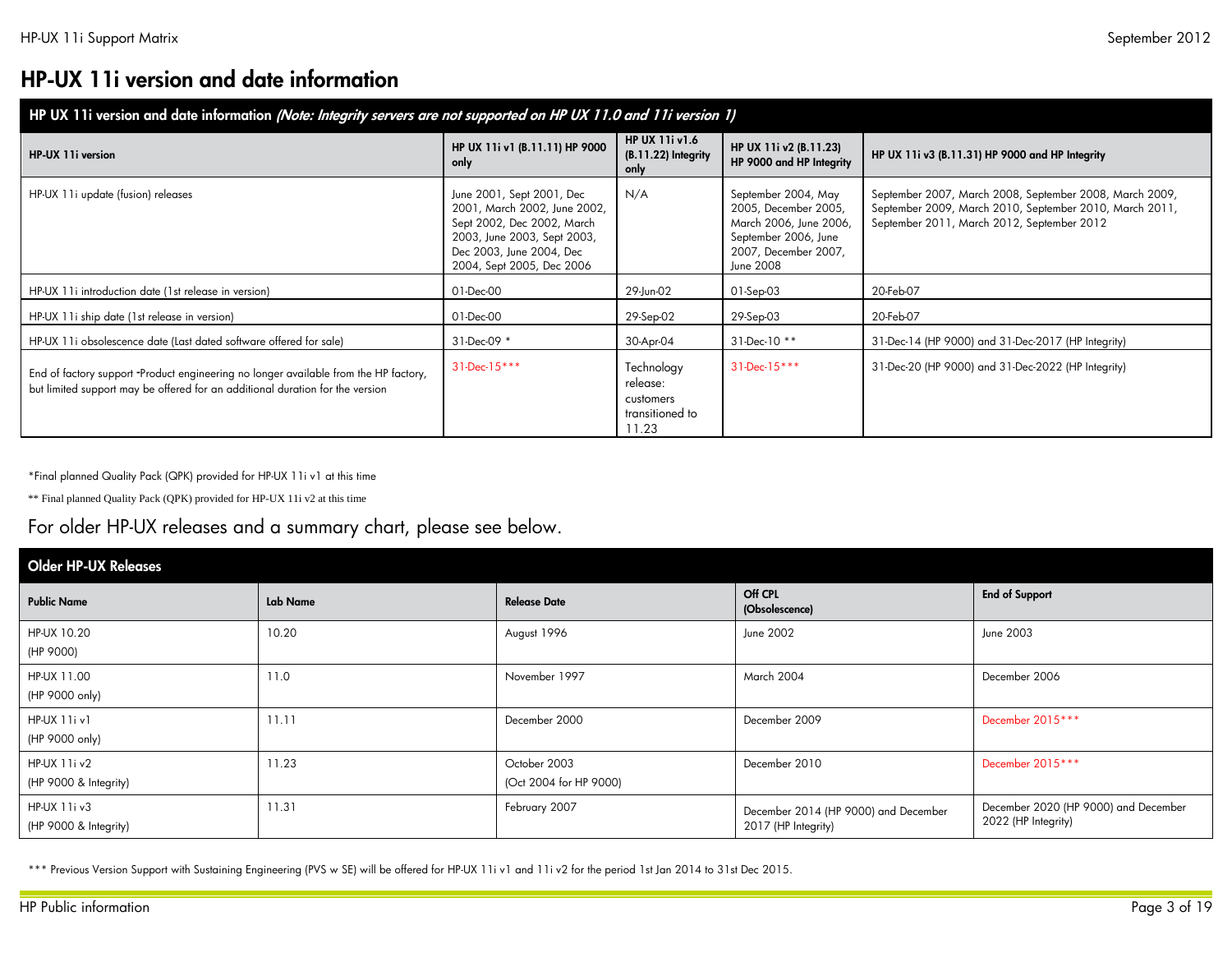## HP-UX 11i version support on HP Integrity servers

#### HP Integrity systems

HP Integrity server support and HP-UX 11i support by version and server model. Find HP Superdome information in the Integrity or HP 9000 Superdome sections of this document.

|                                                    |                                      | HP Integrity server specifics with introduction and obsolescence dates. (Last date server offered for sale) | <b>Further service</b><br>extensions are possible<br>beyond the minimum<br>support commitment <sup>5</sup> |                          | Versions of HP UX 11i supported on HP Integrity<br>servers configured with Intel Itanium microprocessors |                                    |                                                    |                                                                 |                                                                |
|----------------------------------------------------|--------------------------------------|-------------------------------------------------------------------------------------------------------------|------------------------------------------------------------------------------------------------------------|--------------------------|----------------------------------------------------------------------------------------------------------|------------------------------------|----------------------------------------------------|-----------------------------------------------------------------|----------------------------------------------------------------|
| Server model<br>(Rows in order by<br>server model) | <b>Product number</b>                | Processor type(s)                                                                                           | Chipset/ processor<br>specifics                                                                            | <b>Introduction date</b> | Obsolescence date<br>(Last date server<br>available for sale-Off<br>CPL)                                 | Minimum support<br>commitment      | <b>HP-UX 11i v2</b><br>(B.11.22)<br>Integrity only | <b>HP-UX 11i v2</b><br>$(B.11.23) H$ P<br>9000 and<br>Integrity | <b>HP-UX 11i v3</b><br>(B.11.31) H<br>9000 and HP<br>Integrity |
| BL60p                                              | AD000A<br>AD106A                     | Itanium                                                                                                     | Itanium 2 (1.6 GHz<br>w/ 3 MB L3 cache<br>and 200 MHz<br>FSB)/ Mad9M/<br>zx 1                              | 7-Nov-05                 | $01$ -Jan-08                                                                                             | 5 years after<br>obsolescence date | <b>No</b>                                          | Yes                                                             | No                                                             |
| <b>BL860c</b>                                      | AD323A<br>AD217A<br>AD217B<br>AD323B | Itanium                                                                                                     | 2p/2c<br>1.6Ghz/12MB<br>2p/4c<br>1.4Ghz/12MB<br>2p/4c<br>1.6Ghz/18MB                                       | 15-Feb-07                | 30-Jun-11                                                                                                | 5 years after<br>obsolescence date | <b>No</b>                                          | Yes                                                             | Yes                                                            |
| <b>BL870c</b>                                      | <b>AH232A</b>                        | Itanium                                                                                                     | 1.42GHz/12MB<br>1.6GHz/18MB<br>1.6GHz/24MB                                                                 | 22-Jan-08                | 30-Jun-11                                                                                                | 5 years after<br>obsolescence date | <b>No</b>                                          | Yes                                                             | Yes                                                            |
| BL860c i2                                          | AD399A                               | Itanium                                                                                                     | 2c 1.6GHz/10MB<br>4c                                                                                       | 27-Apr-10                | TBD                                                                                                      | 5 years after<br>obsolescence date | No                                                 | No                                                              | Yes                                                            |
| BL870c i2                                          | AH383A<br><b>AM329A</b>              | Itanium                                                                                                     | 1.33GHz/16MB<br>1.6GHz/20MB                                                                                | 27-Apr-10                | TBD                                                                                                      | 5 years after<br>obsolescence date | No                                                 | No                                                              | Yes                                                            |
| BL890c i2                                          | AH384A<br><b>AM330A</b>              | Itanium                                                                                                     | 1.73GHz/24MB                                                                                               | 27-Apr-10                | TBD                                                                                                      | 5 years after<br>obsolescence date | No                                                 | <b>No</b>                                                       | Yes                                                            |
| cx2600 Telecom                                     | AB216A                               | Itanium Mad6M                                                                                               | Itanium 2 (1.3 GHz<br>w/ 3 MB integrated<br>level 3 cache)                                                 | 5-Jan-04                 | 1-Nov-06                                                                                                 | 5 years after<br>obsolescence date | Yes                                                | Yes                                                             | Yes                                                            |
| cx2620 Telecom                                     | AB402A                               | <b>Itanium Mad6M</b>                                                                                        | 1.4GHz/12MB                                                                                                | 1-Oct-06                 | 1-Sep-09                                                                                                 | 5 years after<br>obsolescence date |                                                    |                                                                 |                                                                |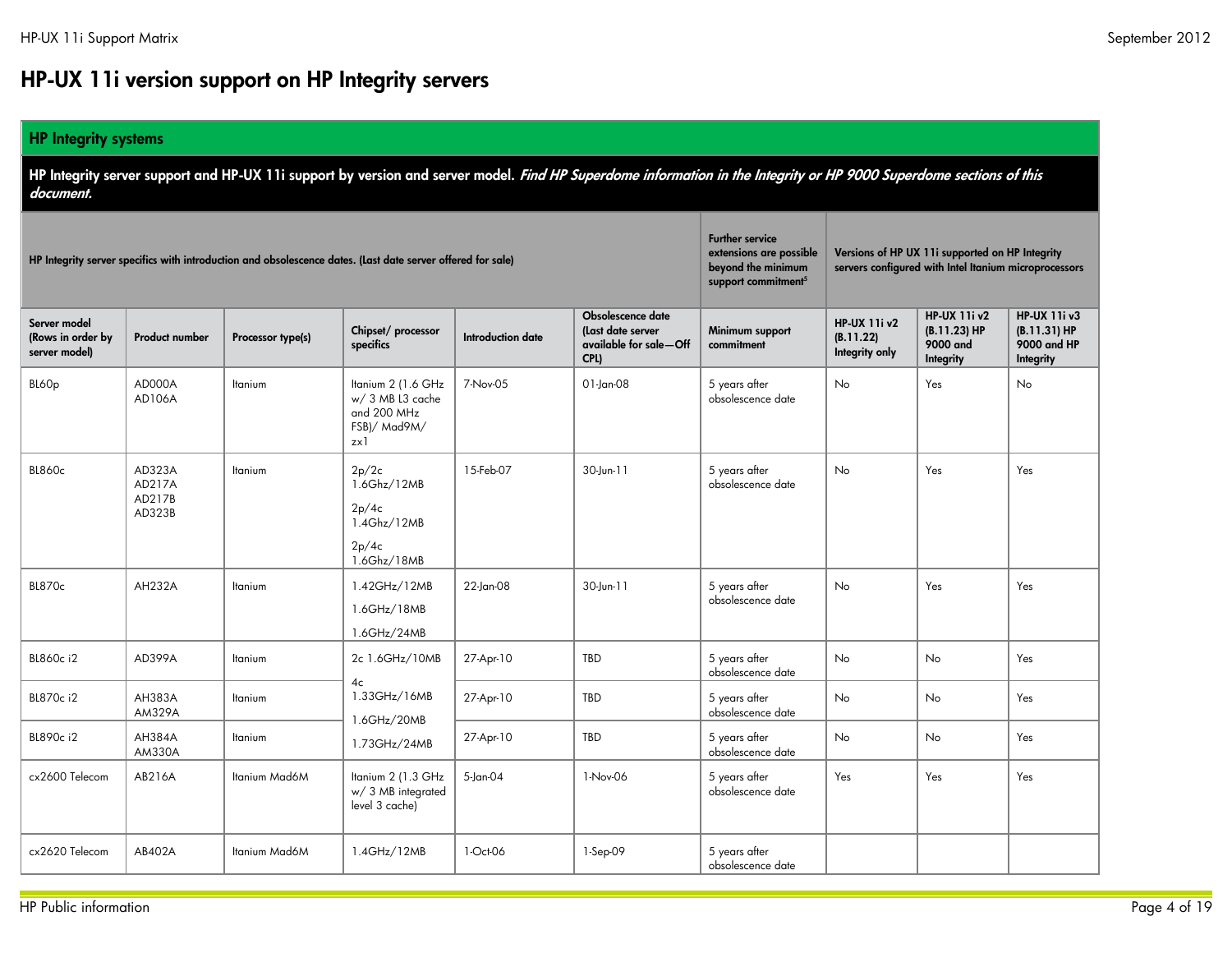| rx1600                                             | AB218A           | <b>Itanium Madison</b>         |                                                                                | 1-Feb-04                 | 1-Oct-05                                                                 | 5 years after                      | No                                                 | Yes                                                          | Yes                                                             |
|----------------------------------------------------|------------------|--------------------------------|--------------------------------------------------------------------------------|--------------------------|--------------------------------------------------------------------------|------------------------------------|----------------------------------------------------|--------------------------------------------------------------|-----------------------------------------------------------------|
|                                                    | AB219A           |                                |                                                                                | 1-Feb-04                 | 1-Oct-05                                                                 | obsolescence date                  |                                                    |                                                              |                                                                 |
|                                                    | A9901A           |                                |                                                                                | 1-Feb-04                 | 1-Oct-05                                                                 |                                    |                                                    |                                                              |                                                                 |
|                                                    | AB310A           |                                |                                                                                | 1-Feb-04                 | 1-May-05                                                                 |                                    |                                                    |                                                              |                                                                 |
| Server model<br>(Rows in order by<br>server model) | Product number   | Processor type(s)              | Chipset/ processor<br>specifics                                                | <b>Introduction date</b> | Obsolescence date<br>(Last date server<br>available for sale-Off<br>CPL) | Minimum support<br>commitment      | <b>HP-UX 11i v2</b><br>(B.11.22)<br>Integrity only | <b>HP-UX 11i v2</b><br>(B.11.23) HP<br>9000 and<br>Integrity | <b>HP-UX 11i v3</b><br>(B.11.31) HP<br>9000 and HP<br>Integrity |
| rx1620                                             | AB430A<br>AB431A | Itanium                        | 1.3 GHz w/3 MB<br>cache and 400<br>MHz FSB. Also<br>(1.6/3/533)/<br>Madison 9M | 1-Nov-04                 | AB430A: 1-Apr-07<br>AB431A: 1-Oct-07                                     | 5 years after<br>obsolescence date | <b>No</b>                                          | Yes                                                          | Yes                                                             |
| rx16202X<br>rx1620 1X Bundle<br>Solutions          | AB568A<br>AB569A | Itanium                        | 1.3 GHz w/3 MB<br>cache and 400<br>MHz FSB                                     | 1-Nov-04                 | 1-Feb-06                                                                 | 5 years after<br>obsolescence date | No                                                 | Yes                                                          | Yes                                                             |
| rx2600                                             | AB323A           | Itanium                        | 1.0 GHz w/1.5                                                                  | 24-Nov-03                | 1-May-05                                                                 | 5 years after                      | Yes                                                | Yes                                                          | Yes                                                             |
|                                                    | AB329A           |                                | MB cache                                                                       | 24-Nov-03                |                                                                          | obsolescence date                  |                                                    |                                                              |                                                                 |
|                                                    | A6870B           |                                |                                                                                | 14-Apr-03                |                                                                          |                                    |                                                    |                                                              |                                                                 |
|                                                    | AB209A           |                                |                                                                                | 16-Jun-03                |                                                                          |                                    |                                                    |                                                              |                                                                 |
|                                                    | AB324A           |                                |                                                                                | 24-Nov-03                |                                                                          |                                    |                                                    |                                                              |                                                                 |
|                                                    | A6873B           |                                |                                                                                | 14-Apr-03                |                                                                          |                                    |                                                    |                                                              |                                                                 |
|                                                    | AB210A           |                                |                                                                                | 16-Jun-03                |                                                                          |                                    |                                                    |                                                              |                                                                 |
| rx2620                                             | AB333A           | Itanium Mad9M and<br>Montecito | 1.3GHz/3M                                                                      | 1-Nov-04                 | 1-Oct-07                                                                 | 5 years after<br>obsolescence date | No                                                 | Yes                                                          | Yes                                                             |
|                                                    | AB331A           |                                | 1.6GHz/6M                                                                      | 20-Dec-04                | 1-Apr-07                                                                 |                                    |                                                    |                                                              |                                                                 |
|                                                    | AB332A           |                                | 1.6GHz/3M                                                                      | 1-Nov-04                 | 1-Oct-07                                                                 |                                    |                                                    |                                                              |                                                                 |
| rx2620 Bundle                                      | AB356A           |                                | 1.6Ghz                                                                         | 1-Nov-04                 | 1-Feb-06                                                                 | 5 years after                      | No                                                 | Yes                                                          | Yes                                                             |
| Solutions                                          | AB393A           |                                | 1.3/3M                                                                         |                          |                                                                          | obsolescence date                  |                                                    |                                                              |                                                                 |
|                                                    | AB357A           |                                | 1.3/3                                                                          |                          |                                                                          |                                    |                                                    |                                                              |                                                                 |
|                                                    | AB394A           |                                | 1.3/3                                                                          |                          |                                                                          |                                    |                                                    |                                                              |                                                                 |
|                                                    | AB386A           |                                | 1.6/3                                                                          |                          |                                                                          |                                    |                                                    |                                                              |                                                                 |
|                                                    | AB387A           |                                | 1.6/6                                                                          |                          |                                                                          |                                    |                                                    |                                                              |                                                                 |
|                                                    | AD152A           |                                | 1.4GHz/12                                                                      | 1-Jul-06                 | 1-Oct-07                                                                 | 5 years after                      |                                                    |                                                              |                                                                 |
|                                                    | AD153A           |                                | 1.6GHz/18                                                                      |                          |                                                                          | obsolescence date                  |                                                    |                                                              |                                                                 |
| rx2660                                             | AB419A           | Itanium                        | 1.42G/12MB                                                                     | 15-Feb-07                | 30-Jun-12                                                                | 5 years after                      | No                                                 | Yes                                                          | Yes                                                             |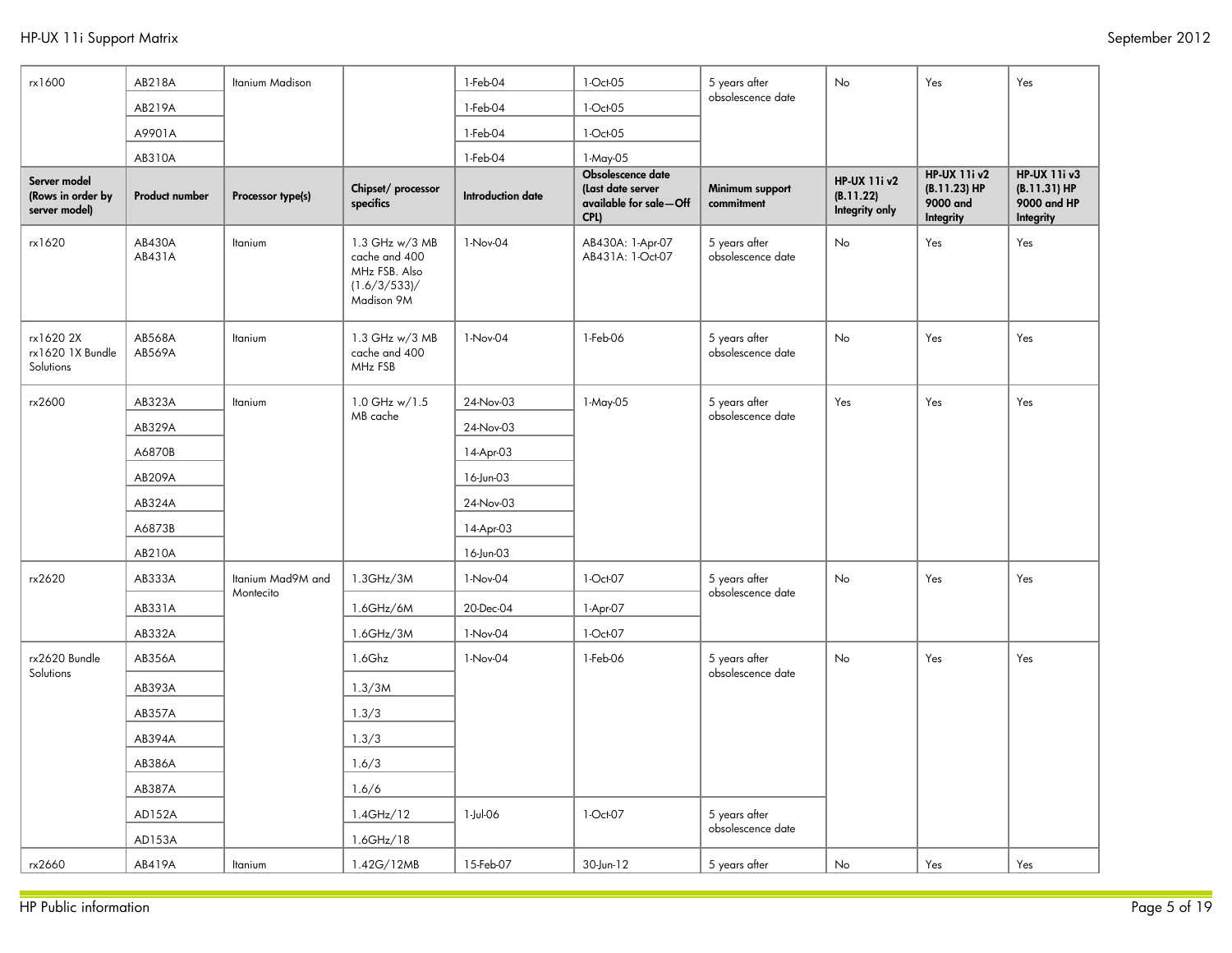|           | AD245A |         | 1.6G/6MB        | 28-Nov-07 |           | obsolescence date |    |     |     |
|-----------|--------|---------|-----------------|-----------|-----------|-------------------|----|-----|-----|
|           | AH234A |         | 1.6G/12MB       | 1-Nov-07  |           |                   |    |     |     |
|           | AH235A |         | 1.66G/18MB      | 1-Nov-07  |           |                   |    |     |     |
| rx2800 i2 | AH395A | Itanium | Itanium 9310 2c | 15-Nov-10 | 30-Nov-13 | 5 years after     | No | No  | Yes |
|           | AH396A |         | 1.6-GHz/ 10-MB  |           |           | obsolescence date |    |     |     |
|           |        |         | Itanium 9320 4c |           |           |                   |    |     |     |
|           |        |         | 1.46-GHz/ 16-MB |           |           |                   |    |     |     |
|           |        |         | Itanium 9340 4c |           |           |                   |    |     |     |
|           |        |         | 1.6-GHz/ 20-MB  |           |           |                   |    |     |     |
| rx3600    | AB463A | Itanium | 1.42GHz/12MB    | 01-Sep-06 | 31-Dec-11 | 5 years after     | No | Yes | Yes |
|           | AB596A |         | 1.66GHz/18MB    | 28-Nov-07 |           | obsolescence date |    |     |     |
| rx6600    | AB464A | Itanium | 1.42GHz/12MB    | 01-Aug-06 | 31-Dec-11 | 5 years after     | No | Yes | Yes |
|           | AD132A |         | 1.6GHz/18MB     |           |           | obsolescence date |    |     |     |
|           | AD133A |         | 1.6GHz/24MB     |           |           |                   |    |     |     |
|           | AD134A |         |                 |           |           |                   |    |     |     |

| Server model<br>(Rows in order by<br>server model)                  | Product number             | Processor type(s) | Chipset/ processor<br>specifics | <b>Introduction date</b> | Obsolescence date<br>(Last date server<br>available for sale—Off<br>CPL) | Minimum support<br>commitment | <b>HP-UX 11i v2</b><br>(B.11.22)<br>Integrity only | <b>HP-UX 11i v2</b><br>(B.11.23) H<br>9000 and<br>Integrity | <b>HP-UX 11i v3</b><br>$(B.11.31) H$ P<br>9000 and HP<br>Integrity |
|---------------------------------------------------------------------|----------------------------|-------------------|---------------------------------|--------------------------|--------------------------------------------------------------------------|-------------------------------|----------------------------------------------------|-------------------------------------------------------------|--------------------------------------------------------------------|
| rx4610                                                              | A6153A                     | Itanium - Merced  | 733 MHz                         | 28-Nov-07                | 1-Aug-02                                                                 | 5 years after                 | Yes                                                | Yes                                                         | No                                                                 |
|                                                                     | A6447A                     |                   | 800 MHz                         |                          |                                                                          | obsolescence date             |                                                    |                                                             |                                                                    |
| rx4640                                                              | A6961A                     | Itanium -Mad9M    | 1.3/3                           | $1-$ Sep $-03$           | 1-Jul-04                                                                 | 5 years after                 | Yes                                                | Yes                                                         | Yes                                                                |
| rx4640 bundles<br>Base                                              | A6962A                     |                   | 1.5/6                           |                          |                                                                          | obsolescence date             |                                                    |                                                             |                                                                    |
| FAST One<br><b>FAST Two</b>                                         | <b>AB370A</b>              |                   |                                 | $1-Apr-04$               | 1-Sep-05                                                                 |                               |                                                    |                                                             |                                                                    |
| FAST One<br>AB370B<br><b>FAST Four</b><br>mx2 FAST<br><b>AB530A</b> |                            |                   |                                 | 1-Nov-04                 | 1-Oct-07                                                                 |                               |                                                    |                                                             |                                                                    |
|                                                                     |                            |                   | 1.6/4                           | 1-Nov-04                 | 1-Feb-06                                                                 |                               |                                                    |                                                             |                                                                    |
|                                                                     | AB531A                     |                   | 1.5/4                           | 1-Nov-04                 | 1-Feb-06                                                                 |                               |                                                    |                                                             |                                                                    |
|                                                                     | AB532A                     |                   | 1.6/6                           | 1-Nov-04                 | 1-Feb-06                                                                 |                               |                                                    |                                                             |                                                                    |
|                                                                     | AB533A                     |                   | 1.6/9                           | 1-Nov-04                 | 22-Apr-06                                                                |                               |                                                    |                                                             |                                                                    |
|                                                                     | AB373A                     |                   | mx2                             | 1-Apr-04                 | 16-Jan-06                                                                |                               |                                                    |                                                             |                                                                    |
| rx5670                                                              | A6837A                     | Itanium -McKinley | 900MHz                          | 9-Jun-02                 | 1-Nov-03                                                                 | 5 years after                 | Yes                                                | Yes                                                         | Yes                                                                |
|                                                                     | A6837B<br>A6838A<br>A6838B | Madison           | 1.3 Ghz                         | 14-Apr-03                | 1-Feb-05                                                                 | obsolescence date             |                                                    |                                                             |                                                                    |
|                                                                     |                            |                   | $1.0$ GHz                       | 9-Jun-02                 | 23-Jun-03                                                                |                               |                                                    |                                                             |                                                                    |
|                                                                     |                            |                   | 1.5 Ghz                         | 14-Apr-03                | 1-Feb-05                                                                 |                               |                                                    |                                                             |                                                                    |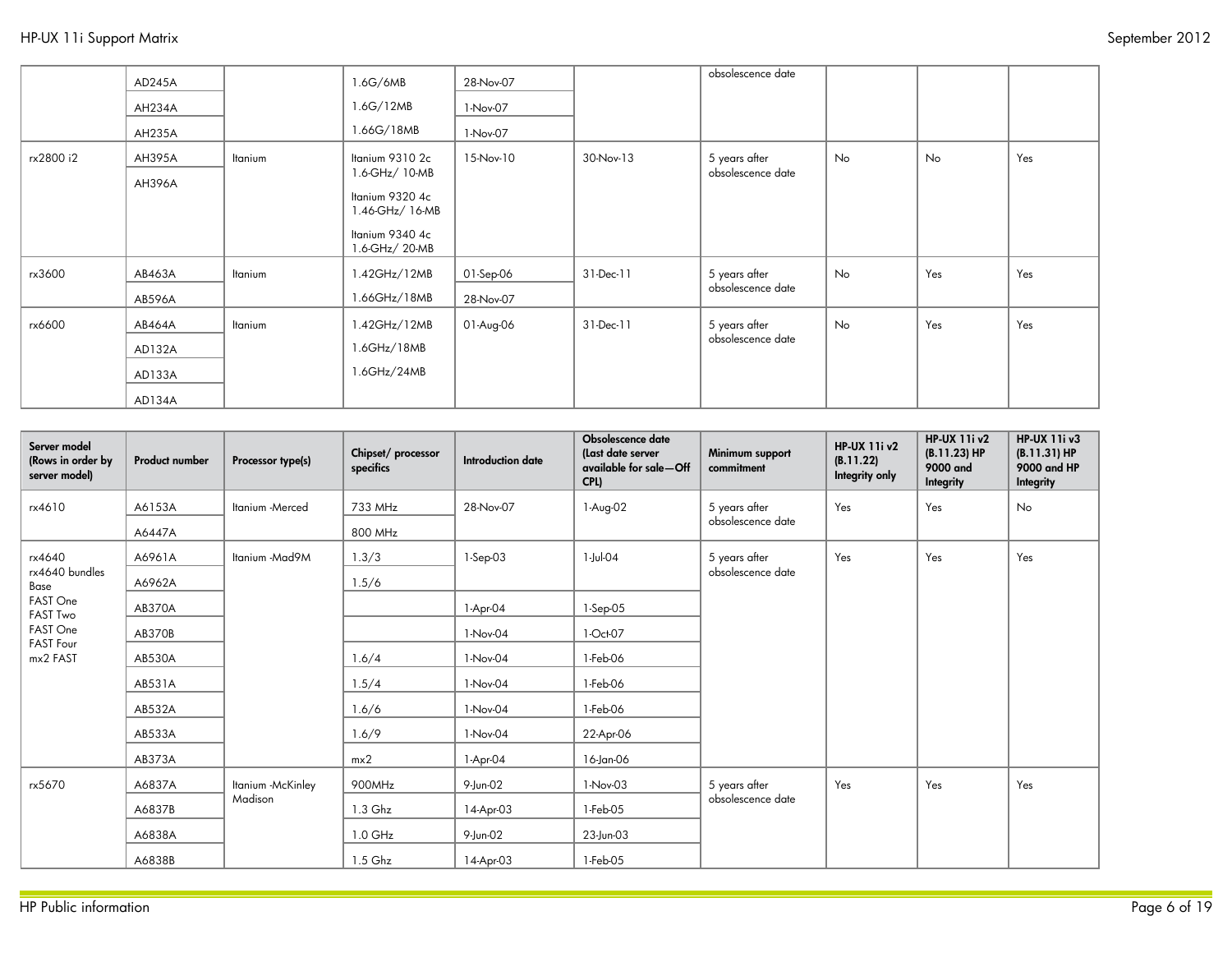| rx7620                        | A7027A        | Itanium -                                               | $1.1$ GHz $mx2$                    | 15-Sep-03         | 1-Apr-07  | 5 years after     | Yes | Yes | Yes |
|-------------------------------|---------------|---------------------------------------------------------|------------------------------------|-------------------|-----------|-------------------|-----|-----|-----|
| Server Solution<br>2-way FAST | AB201A        | Mad6M<br>Mad9M                                          | 1.5GHz/4MB<br>1.6GHz/6MB           | 15-Sep-03         | 1-Apr-07  | obsolescence date |     |     |     |
| 4-way FAST<br>6-way FAST      | AB202A        | mx2<br>sx1000 chipset                                   |                                    | 15-Sep-03         | 1-Apr-07  |                   |     |     |     |
| 8-way FAST                    | AB203A        |                                                         |                                    | 15-Sep-03         | 1-Apr-07  |                   |     |     |     |
| 12-way FAST<br>16-way FAST    | AB204A        |                                                         |                                    | 15-Sep-03         | 1-Apr-07  |                   |     |     |     |
|                               | AB343A        |                                                         |                                    | 1-May-04          | 1-Jan-07  |                   |     |     |     |
|                               | AB344A        |                                                         |                                    | 1-May-04          | 1-Jan-07  |                   |     |     |     |
| rx7640 Server                 | AB312A        | Itanium -Mad 9M<br>Montecito Montvale<br>sx2000 chipset | Mad 9M 1.6 GHz                     | 1-Mar-06 1-Nov-07 | 31-Mar-12 | 5 years after     | No  | Yes | Yes |
| Solution<br>2-core FAST       | AD064A        |                                                         | /6 MB L3 cache<br>Montecito 1.4GHz | (Montvale)        | 1-Aug-07  | obsolescence date |     |     |     |
| 4-core FAST<br>6-core FAST    | AB447A        |                                                         | /12MB cache<br>Montecito 1.6GHz    |                   | 31-Mar-12 |                   |     |     |     |
| 8-core FAST                   | AD242A        |                                                         | /18MB cache<br>Montvale 1.6GHz     |                   | 1-Aug-07  |                   |     |     |     |
| 12-core FAST<br>16-core FAST  | AB448A        |                                                         | /24MB cache                        |                   | 31-Mar-12 |                   |     |     |     |
|                               | AB449A        |                                                         | Montvale 1.6GHz<br>/18MB cache     |                   | 1-Jan-11  |                   |     |     |     |
|                               | <b>AB450A</b> |                                                         |                                    |                   | 31-Mar-12 |                   |     |     |     |

| Server model<br>(Rows in order by<br>server model) | Product number | Processor type(s) | Chipset/ processor<br>specifics                    | <b>Introduction date</b>        | Obsolescence date<br>(Last date server<br>available for sale—Off<br>CPL) | Minimum support<br>commitment      | <b>HP-UX 11i v2</b><br>(B.11.22)<br>Integrity only | <b>HP-UX 11i v2</b><br>(B.11.23) H<br>9000 and<br>Integrity | <b>HP-UX 11i v3</b><br>$(B.11.31) H$ P<br>9000 and HP<br>Integrity |
|----------------------------------------------------|----------------|-------------------|----------------------------------------------------|---------------------------------|--------------------------------------------------------------------------|------------------------------------|----------------------------------------------------|-------------------------------------------------------------|--------------------------------------------------------------------|
| rx8620 Server                                      | A7026A         | Itanium           | 1.1 GHz, 1.3, 1.5                                  | 15-Sep-03                       | 1-Apr-07                                                                 | 5 years after                      | Yes                                                | Yes                                                         | Yes                                                                |
| solution 2-core<br>FAST 4-core FAST                | AB236A         |                   | GHz w/ 4 MB<br>cache, 1.6/6                        | 15-Sep-03                       | 1-Apr-07                                                                 | obsolescence date                  |                                                    |                                                             |                                                                    |
| 8-core FAST 12-<br>core FAST 16-core               | AB237A         |                   | Madison                                            | 15-Sep-03                       | 1-Apr-07                                                                 |                                    |                                                    |                                                             |                                                                    |
| FAST 24-core<br>FAST 32-core                       | AB238A         |                   |                                                    | 15-Sep-03                       | 1-Apr-07                                                                 |                                    |                                                    |                                                             |                                                                    |
| <b>FAST</b>                                        | AB239A         |                   |                                                    | 15-Sep-03                       | 1-Apr-07                                                                 |                                    |                                                    |                                                             |                                                                    |
|                                                    | AB240A         |                   |                                                    | 15-Sep-03                       | 1-Apr-07                                                                 |                                    |                                                    |                                                             |                                                                    |
|                                                    | AB341A         |                   |                                                    | 1-May-04                        | 1-Jan-07                                                                 |                                    |                                                    |                                                             |                                                                    |
|                                                    | AB342A         |                   |                                                    | 1-May-04                        | $1$ -Jan-07                                                              |                                    |                                                    |                                                             |                                                                    |
| rx8640 Base<br>system solution                     | AB297A         | Itanium           | Mad9M (1.6 GHz<br>$w/6$ MB L3 cache)               | 1-Mar-06<br>1-Nov-07 (Montvale) | 31-Mar-12                                                                | 5 years after<br>obsolescence date | No                                                 | Yes                                                         | Yes                                                                |
| 2-core FAST<br>4-core FAST<br>8-core FAST          | AD065A         |                   | with sx2000<br>chipset, Montecito<br>$1.4GHz/12$ , |                                 | 1-Aug-07                                                                 | 5 years after<br>obsolescence date |                                                    |                                                             |                                                                    |
| 16-core FAST<br>24-core FAST<br>32-core FAST       | AB442A         |                   | $1.6$ GHz $/18$ .<br>1.6GHz/24<br>Montvale         |                                 | 31-Mar-12                                                                | 5 years after<br>obsolescence date |                                                    |                                                             |                                                                    |
|                                                    | AB443A         |                   | $1.4GHz/12$ ,<br>$1.6$ GHz $/18$ ,<br>1.6GHz/24    |                                 | 31-Mar-12                                                                | 5 years after<br>obsolescence date |                                                    |                                                             |                                                                    |
|                                                    | <b>AB444A</b>  |                   |                                                    |                                 | 31-Mar-12                                                                | 5 years after                      |                                                    |                                                             |                                                                    |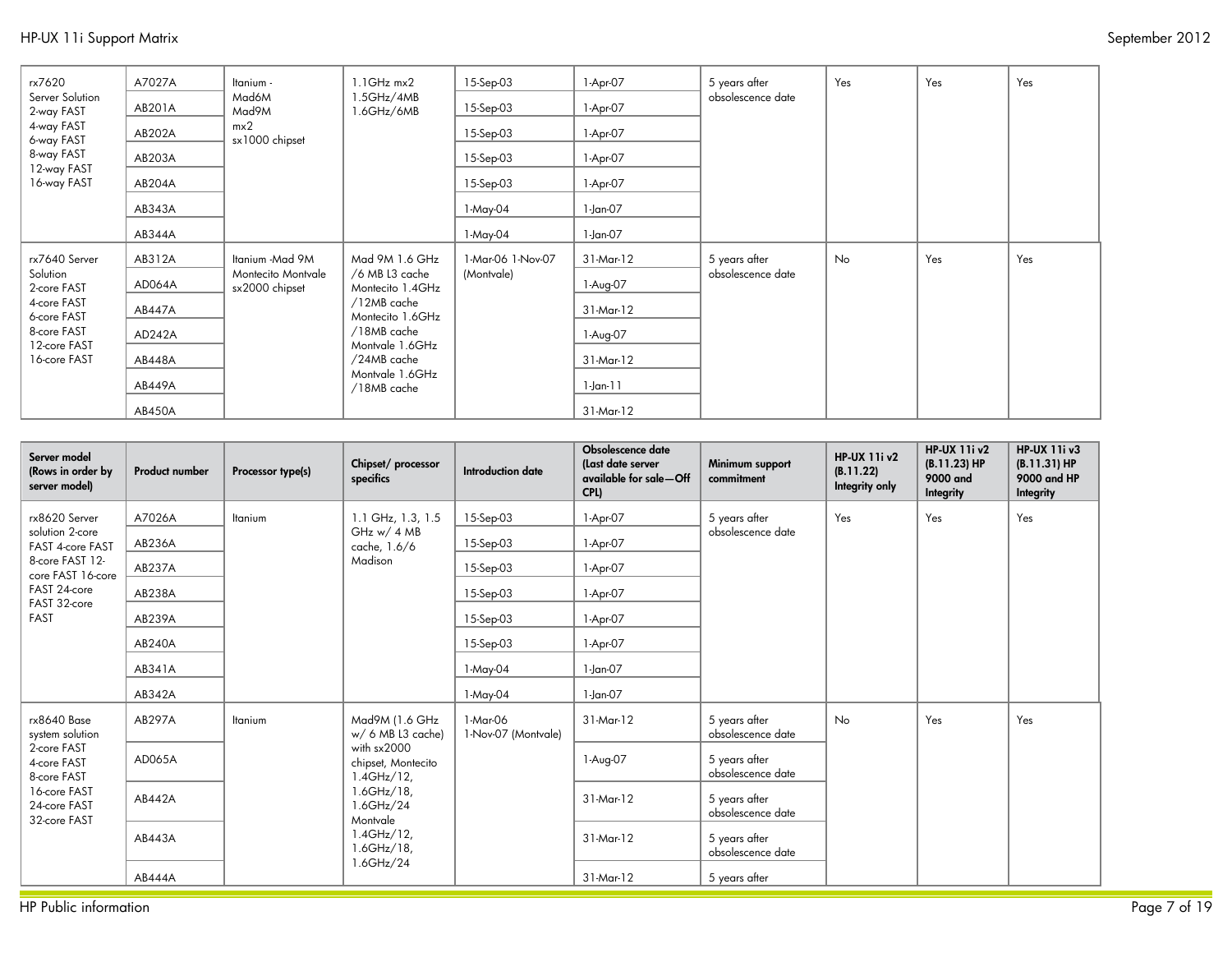|                                |                  |                 |           |           | obsolescence date                  |                                                   |    |
|--------------------------------|------------------|-----------------|-----------|-----------|------------------------------------|---------------------------------------------------|----|
|                                | AB445A           |                 |           | 31-Mar-12 | 5 years after<br>obsolescence date |                                                   |    |
|                                | AB446A           |                 |           | 31-Mar-12 | 5 years after<br>obsolescence date |                                                   |    |
| rx9610 Base<br>Server solution | A6754A<br>A6755A | Itanium -Merced | 29-May-01 | 1-Dec-02  | 5 years after<br>obsolescence date | No<br>$(r \times 9610$ required HP-UX $11i$ v1.5) | No |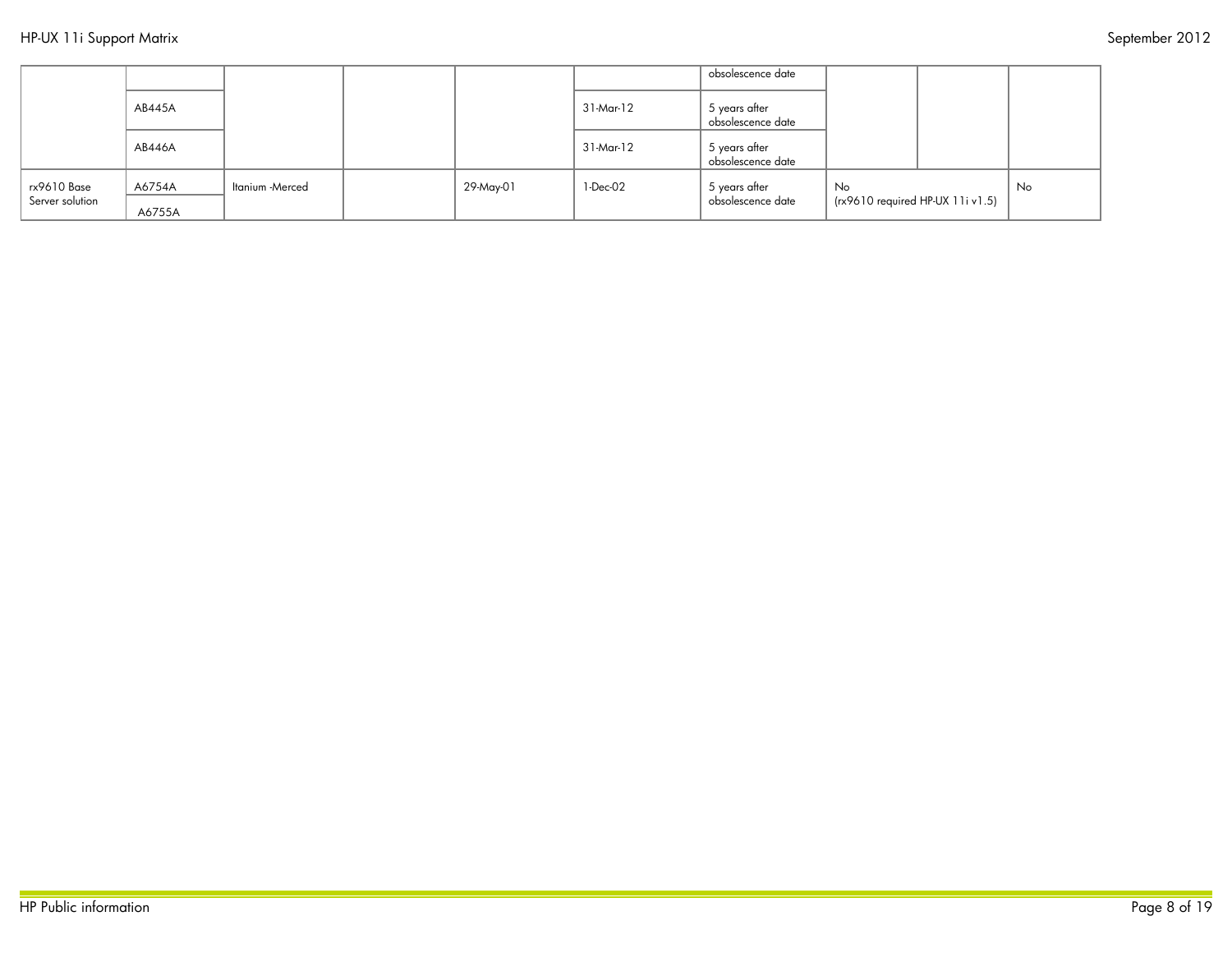Cabinet capacity

16 processors 32 processors 64 processors

Cabinet/ Enclosure product

A9833A A9834A A9835A

#### HP Integrity Superdome - both HP 9000 and Integrity Superdome systems are covered under solution product A5200A

HP Integrity Superdome - both HP 9000 and Integrity Superdome systems are covered under solution product A5200A This section presents HP Integrity Superdome Servers (with Intel Itanium microprocessors)

HP Integrity Superdome Server specifics with introduction and obsolescence dates. (Last date server offered for sale) All Superdome models run HP-UX 11i v2 B.11.23 and v3.

No model runs HP-UX 11i v2 B.11.22 or older releases of HP-UX.

Cabinet intro date Chipset Cell board Chipset-cell Processor name Processor product Processor intro date Processor obsolescence date—Off CPL Minimum support commitment A6113A 16 processors 1-Aug-00 sx1000 - Pinnacl es A6866A sx1000 Pinnacles cell board 1-May-03 | Mad9M 1.6 Ghz /6MB cache AD003A | 1-Dec-04 | 1-Apr-08 | 5 years after obsolescence date A5201A 32 processors | Raga | Agada | Mad6M 1.5Ghz | A6924A | 1-May-03 | 1-Apr-06 | 5 years after obsolescence date A5202A | 64 processors | | | mx2 -1 proc | AB522A | 1-Dec-04 | 1-Jan-07 | 5 years after obsolescence date mx2 -2 proc A6868A 1-Dec-03 1-Apr-06 5 years after obsolescence date 1-Feb-06 sx2000 -Arches A9837A sx2000 Arches cell board 1-Feb-06 Mad9M 1.6 Ghz/6MB cache AD003A | 1-Dec-04 | 1-Apr-08 | 5 years after obsolescence date Montecito 1.6 Ghz/18 MB cache AB406A 1-Aug-06 1-Apr-09 5 years after obsolescence date Montecito 1.6Ghz/24 MB cache A9840A 1-Aug-06 1-Apr-09 5 years after obsolescence date

**Montvale** 

Montvale

1.6GHz/18MB cache

1.6GHz/24MB cache

Further service extensions are possible beyond the minimum support commitment<sup>5</sup>

obsolescence date

obsolescence date

AD371A | 1-Nov-07 | 30-Sep-12 | 5 years after

AD374A | 1-Nov-07 | 30-Sep-12 | 5 years after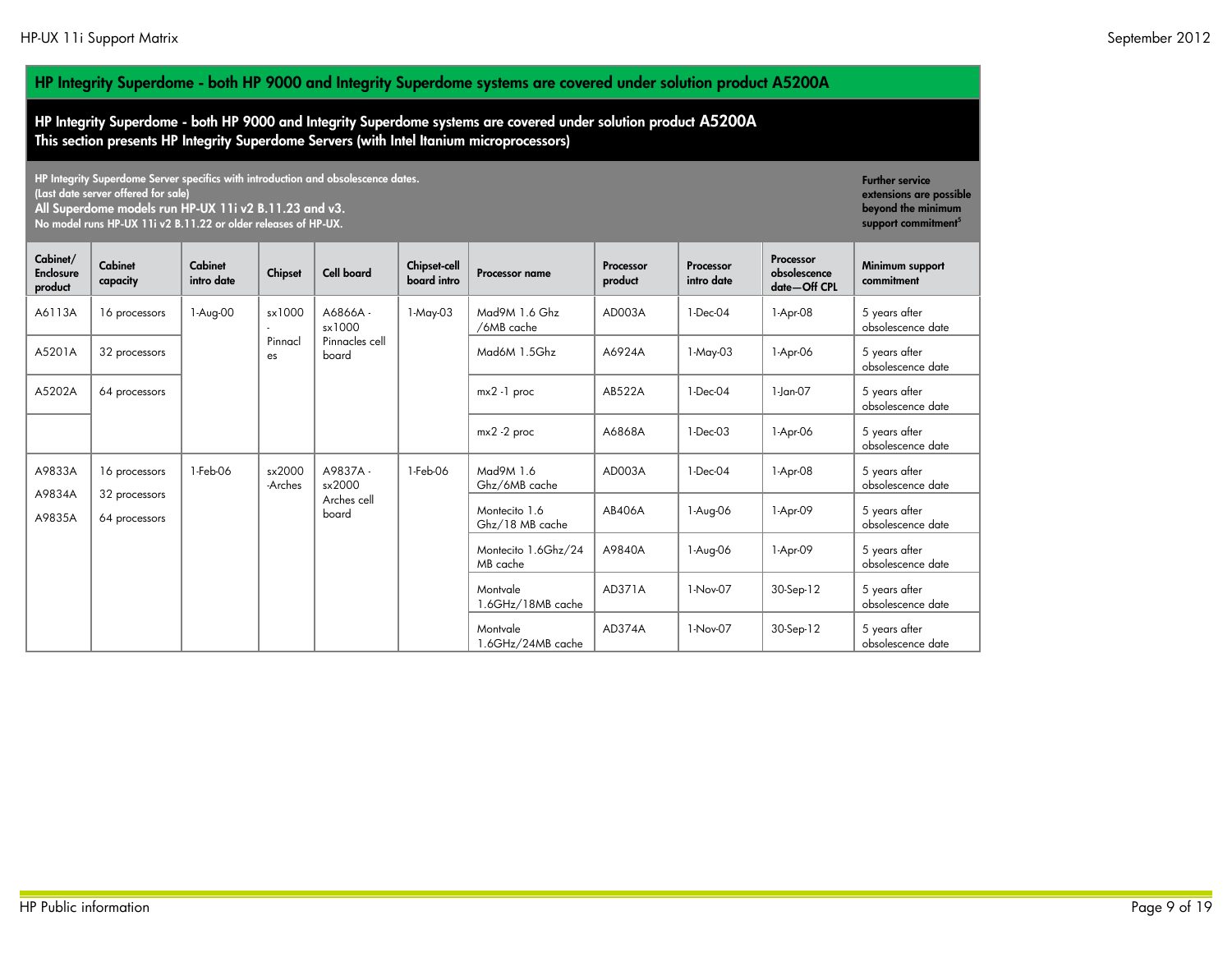#### HP Integrity Superdome 2

#### This section presents HP Integrity Superdome 2 Servers

HP Integrity Superdome 2 Server specifics with introduction and obsolescence dates. (Last date server offered for sale) Superdome 2 models run only HP-UX 11i v3.

**Enclosure** product # Enclosure **Capacity** System intro System intro  $\begin{array}{|c|c|c|c|c|}\n\hline\n\text{Gaiq} & \text{Chipset-} \\
\text{date} & \text{intra}\n\end{array}$ intro Chipsetobsolescence date Server blade processor Server blade product # Server Blade intro date Server blade obsolescence date—Off CPL Minimum support commitment AH352A (SD2-8s) 8 server blades (2p/4c per blade) Aug 2010 sx3000 i2 Aug 2010 NA Intel Itanium 9340 4c/ 1.60 GHz up to 1.73 GHz/20MB cache AH387A | Aug 2010 | NA | 5 years after obsolescence date Intel Itanium 9350 4c/ 1.60 GHz up to 1.86 GHz/24MB cache AH388A | Aug 2010 | NA | 5 years after obsolescence date AH337A (SD2-16s) 8 server blades (2p/4c per blade) Aug 2010 sx3000 i2 Aug 2010 NA Intel Itanium 9340 4c/ 1.60 GHz up to 1.73 GHz/20MB cache AH387A | Aug 2010 | NA | 5 years after obsolescence date Intel Itanium 9350 4c/ 1.60 GHz up to 1.86 GHz/24MB cache AH388A | Aug 2010 | NA | 5 years after obsolescence date AH353A (SD2-32s) 8 server blades (2p/4c per blade) Aug 2011 | sx3000 | i2 | Aug 2010 | NA | Intel Itanium 9340 4c/ 1.60 GHz up to 1.73 GHz/20MB cache AH387A | Aug 2010 | NA | 5 years after obsolescence date Intel Itanium 9350 4c/ 1.60 GHz up to 1.86 GHz/24MB cache AH388A | Aug 2010 | NA | 5 years after obsolescence date

Further service extensions are possible beyond the minimum support commitment<sup>5</sup>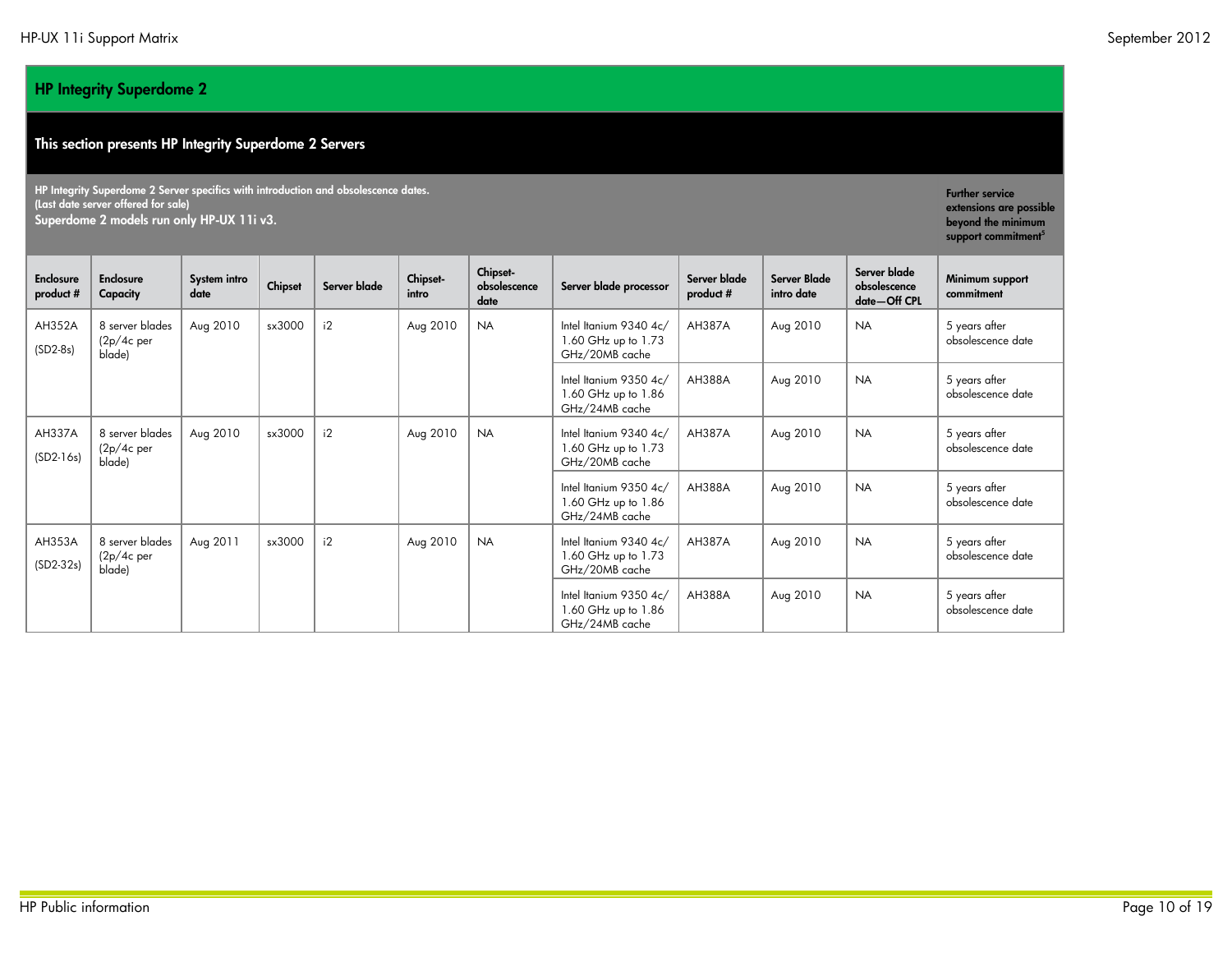# HP-UX 11i version support on HP 9000 servers

#### HP 9000 systems

| HP 9000 system specifics with introduction and obsolescence dates<br>(Last date server offered for sale) |                            |                          |                      | <b>Further service</b><br>extensions are<br>possible beyond the<br>minimum support<br>commitment <sup>5</sup> | Versions of HP-UX 11i supported on HP 9000 servers |          |                                                                         |                                                    |                                                                 |                                                              |
|----------------------------------------------------------------------------------------------------------|----------------------------|--------------------------|----------------------|---------------------------------------------------------------------------------------------------------------|----------------------------------------------------|----------|-------------------------------------------------------------------------|----------------------------------------------------|-----------------------------------------------------------------|--------------------------------------------------------------|
| Server model<br>(Rows in order by<br>server model)                                                       | Product<br>number          | Processor<br>description | Introduction<br>date | Obsolescence<br>date-Off CPL                                                                                  | Minimum support<br>commitment                      | 11.01, 2 | <b>HP-UX 11i v1</b><br>(B.11.11)2,3<br>Renamed as v1<br>on Jan. 1, 2003 | <b>HP-UX 11i v2</b><br>(B.11.22)<br>Integrity only | <b>HP-UX 11i v2</b><br>(B.11.23)2,3 HP<br>9000 and<br>Integrity | <b>HP-UX 11i v3</b><br>(B.11.31) HP<br>9000 and<br>Integrity |
| A180                                                                                                     | A5182A                     | PA-7300LC                | 1-Oct-98             | 1-Aug-01                                                                                                      | 5 years after<br>obsolescence date                 | 32-bit   | 32                                                                      | No                                                 | No                                                              | <b>No</b>                                                    |
| A180C                                                                                                    | A5183A                     | PA-7300LC                | 1-Oct-98             | 1-Aug-01                                                                                                      | 5 years after<br>obsolescence date                 | 32-bit   | 32                                                                      | No                                                 | No                                                              | <b>No</b>                                                    |
| A400<br>(renamed rp2400                                                                                  | A6109A                     | PA-8500<br>PA-8600       | 1-Jun-00             | $1$ -Jan-0 $1$                                                                                                | 5 years after<br>obsolescence date                 | 64       | 64                                                                      | <b>No</b>                                          | 64                                                              | No                                                           |
| on 1-March-2002)                                                                                         | A6109B                     |                          | 1-Nov-00             | 4-Nov-02                                                                                                      | 5 years after<br>obsolescence date                 |          |                                                                         |                                                    |                                                                 |                                                              |
| A500<br>(see rp2450)                                                                                     |                            |                          |                      |                                                                                                               | 5 years after<br>obsolescence date                 |          |                                                                         |                                                    |                                                                 |                                                              |
| D200                                                                                                     | A3262A                     | PA-7100LC                | 1-Nov-95             | 1-Feb-98                                                                                                      | 5 years after<br>obsolescence date                 | N/A      | 32                                                                      | No                                                 | No                                                              | No                                                           |
| D210                                                                                                     | A3331A                     | PA-7100LC                | 1-Nov-95             | 1-Feb-98                                                                                                      | 5 years after<br>obsolescence date                 | N/A      | 32                                                                      | No.                                                | No                                                              | <b>No</b>                                                    |
| D220                                                                                                     | A3572A                     | PA-7300LC                | 1-Dec-96             | 1-Jun-00                                                                                                      | 5 years after<br>obsolescence date                 | 32       | 32                                                                      | No                                                 | No                                                              | No                                                           |
| D230                                                                                                     | A3574A                     | PA-7300LC                | 1-Dec-96             | 1-Jun-00                                                                                                      | 5 years after<br>obsolescence date                 | 32       | 32                                                                      | <b>No</b>                                          | No                                                              | <b>No</b>                                                    |
| D250                                                                                                     | A3332A<br>A3333A<br>A3343A | PA-7200                  | 1-Nov-95             | 1-Feb-98                                                                                                      | 5 years after<br>obsolescence date                 | 32       | 32                                                                      | No                                                 | No                                                              | <b>No</b>                                                    |
| D <sub>260</sub>                                                                                         | A3474A                     | PA-7200                  | 1-May-96             | 1-Feb-98                                                                                                      | 5 years after<br>obsolescence date                 | 32       | 32                                                                      | No                                                 | No                                                              | No                                                           |
| D270                                                                                                     | A3473A<br>A3558A           | PA-8000                  | 1-Oct-96             | 1-Jun-00                                                                                                      | 5 years after<br>obsolescence date                 | 32       | 32 and 64                                                               | <b>No</b>                                          | No                                                              | No                                                           |
| D280                                                                                                     | A3573A<br>A3575A           | PA-8000                  | 1-Aug-97             | 1-Jun-00                                                                                                      | 5 years after<br>obsolescence date                 | 32       | 32 and 64                                                               | No.                                                | No                                                              | <b>No</b>                                                    |
| D310                                                                                                     | A3268A                     | PA-7100LC                | 1-Nov-95             | 1-Feb-98                                                                                                      | 5 years after                                      | 32       | 32                                                                      | No                                                 | No                                                              | No                                                           |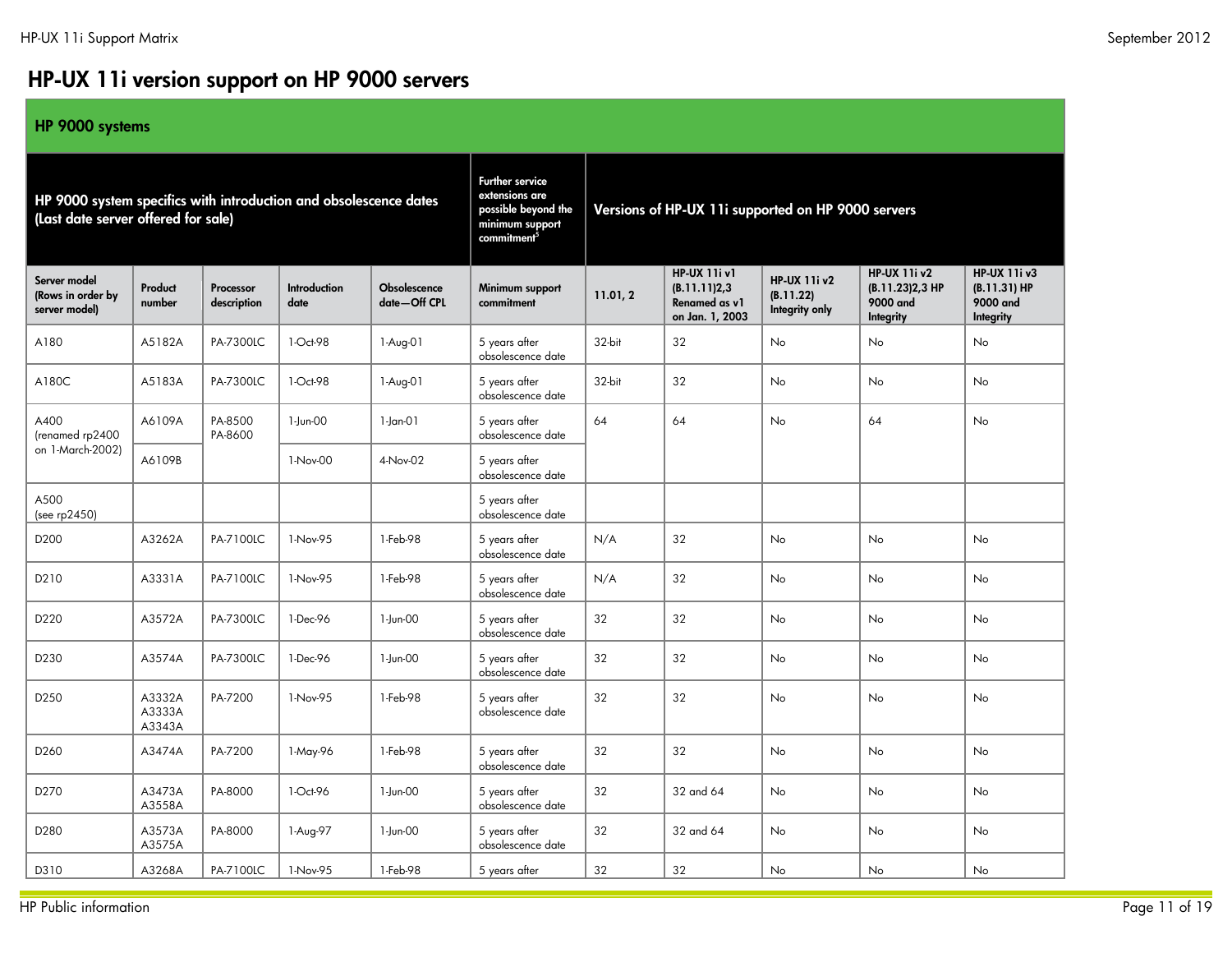|                                                    |                   |                          |                      |                              | obsolescence date                  |           |                                                                 |                                                    |                                                                 |                                                              |
|----------------------------------------------------|-------------------|--------------------------|----------------------|------------------------------|------------------------------------|-----------|-----------------------------------------------------------------|----------------------------------------------------|-----------------------------------------------------------------|--------------------------------------------------------------|
| D320                                               | A3576A            | PA-7300LC                | 1-Dec-96             | $1-Sep-01$                   | 5 years after<br>obsolescence date | 32        | 32                                                              | No                                                 | No                                                              | No                                                           |
| D330                                               | A3578A            | PA-7300LC                | 1-Dec-96             | $1-Sep-01$                   | 5 years after<br>obsolescence date | 32        | 32                                                              | No                                                 | No                                                              | No                                                           |
| D350                                               | A3334A<br>A3335A  | PA-7200                  | 1-Nov-95             | 1-Feb-98                     | 5 years after<br>obsolescence date | 32        | 32                                                              | No                                                 | No                                                              | No                                                           |
| Server model<br>(Rows in order by<br>server model) | Product<br>number | Processor<br>description | Introduction<br>date | Obsolescence<br>date-Off CPL | Minimum support<br>commitment      | 11.01, 2  | HP-UX 11iv1<br>(B.11.11)2,3<br>Renamed as v1<br>on Jan. 1, 2003 | <b>HP-UX 11i v2</b><br>(B.11.22)<br>Integrity only | <b>HP-UX 11i v2</b><br>(B.11.23)2,3 HP<br>9000 and<br>Integrity | <b>HP-UX 11i v3</b><br>(B.11.31) HP<br>9000 and<br>Integrity |
| D360                                               | A3476A            | PA-7200                  | 1-May-96             | 1-Feb-98                     | 5 years after<br>obsolescence date | 32        | 32                                                              | No                                                 | No                                                              | No                                                           |
| D370                                               | A3560A<br>A3562A  | PA-8000                  | 1-Oct-96             | 1-Jun-00                     | 5 years after<br>obsolescence date | 32 and 64 | 32 and 64                                                       | No                                                 | No                                                              | No                                                           |
| D380                                               | A3577A<br>A3579A  | PA-8000                  | 1-Aug-97             | 1-Nov-00                     | 5 years after<br>obsolescence date | 32 and 64 | 32 and 64                                                       | No                                                 | No                                                              | No                                                           |
| D390                                               | A4903A<br>A4904A  | PA-8200                  | 1-Jul-98             | $1-Sep-01$                   | 5 years after<br>obsolescence date | N/A       | 32 and 64                                                       | No                                                 | No                                                              | No                                                           |
| Kx00                                               |                   | PA-7200                  | 1-Mar-95             | 1-Dec-96                     | 5 years after<br>obsolescence date | 32        | 32                                                              | No                                                 | No                                                              | No                                                           |
| Kx10                                               |                   | PA-7200                  | 1-Sep-95             | 1-Dec-97                     | 5 years after<br>obsolescence date | 32        | 32                                                              | No                                                 | No                                                              | No                                                           |
| Kx20                                               |                   | PA-7200                  | 1-Mar-96             | 1-Sep-99                     | 5 years after<br>obsolescence date | 32        | 32                                                              | No                                                 | No                                                              | No                                                           |
| K260                                               | A3205A            | PA-8000                  | 1-Jul-96             | 1-Sep-98                     | 5 years after<br>obsolescence date | 32 and 64 | 32 and 64                                                       | No                                                 | No                                                              | No                                                           |
| K360/K460                                          | A5140A            | PA-8000                  | 1-Jun-98             | $1-Jun-OO$                   | 5 years after                      | 32 and 64 | 32 and 64                                                       | No                                                 | No                                                              | No                                                           |
|                                                    | A3284A            |                          | 1-Jul-96             |                              | obsolescence date                  |           |                                                                 |                                                    |                                                                 |                                                              |
| K250/K450                                          | A3463A            | PA-8000                  | 1-Jul-96             | 1-Apr-98                     | 5 years after<br>obsolescence date | 32 and 64 | 32 and 64                                                       | No                                                 | No                                                              | No.                                                          |
|                                                    | A3464A            |                          |                      |                              |                                    |           |                                                                 |                                                    |                                                                 |                                                              |
| K370 K570                                          | A3663B            | PA-8200                  | 1-Jun-98             | 1-Nov-00                     | 5 years after<br>obsolescence date | 32 and 64 | 32 and 64                                                       | No                                                 | No                                                              | No                                                           |
|                                                    | A3641A            |                          | 1-May-97             |                              |                                    |           |                                                                 |                                                    |                                                                 |                                                              |
| K380 K580                                          | A4869B            | PA-8200                  | 1-Jun-98             | 1-Sep-01                     | 5 years after                      | 32 and 64 | 32 and 64                                                       | No                                                 | No                                                              | No                                                           |
|                                                    | A4837A            |                          | 1-Feb-98             |                              | obsolescence date                  |           |                                                                 |                                                    |                                                                 |                                                              |
| L1000                                              | A5576A            | PA-8500                  | 1-Oct-99             | 1-May-02                     | 5 years after                      | 64        | 64                                                              | N/A                                                | see rx5400                                                      | No                                                           |
| (renamed rp5400<br>on Nov. 1, 2001)                | A5576B            | PA-8600                  | 1-Dec-00             |                              | obsolescence date                  |           |                                                                 |                                                    |                                                                 |                                                              |
| L1500<br>(renamed rp5430<br>on Nov. 1, 2001)       | A6797B            | PA-8600                  | 1-Nov-01             | 5-Sep-05                     | 5 years after<br>obsolescence date | 64        | 64                                                              | N/A                                                | see rx5430                                                      | No                                                           |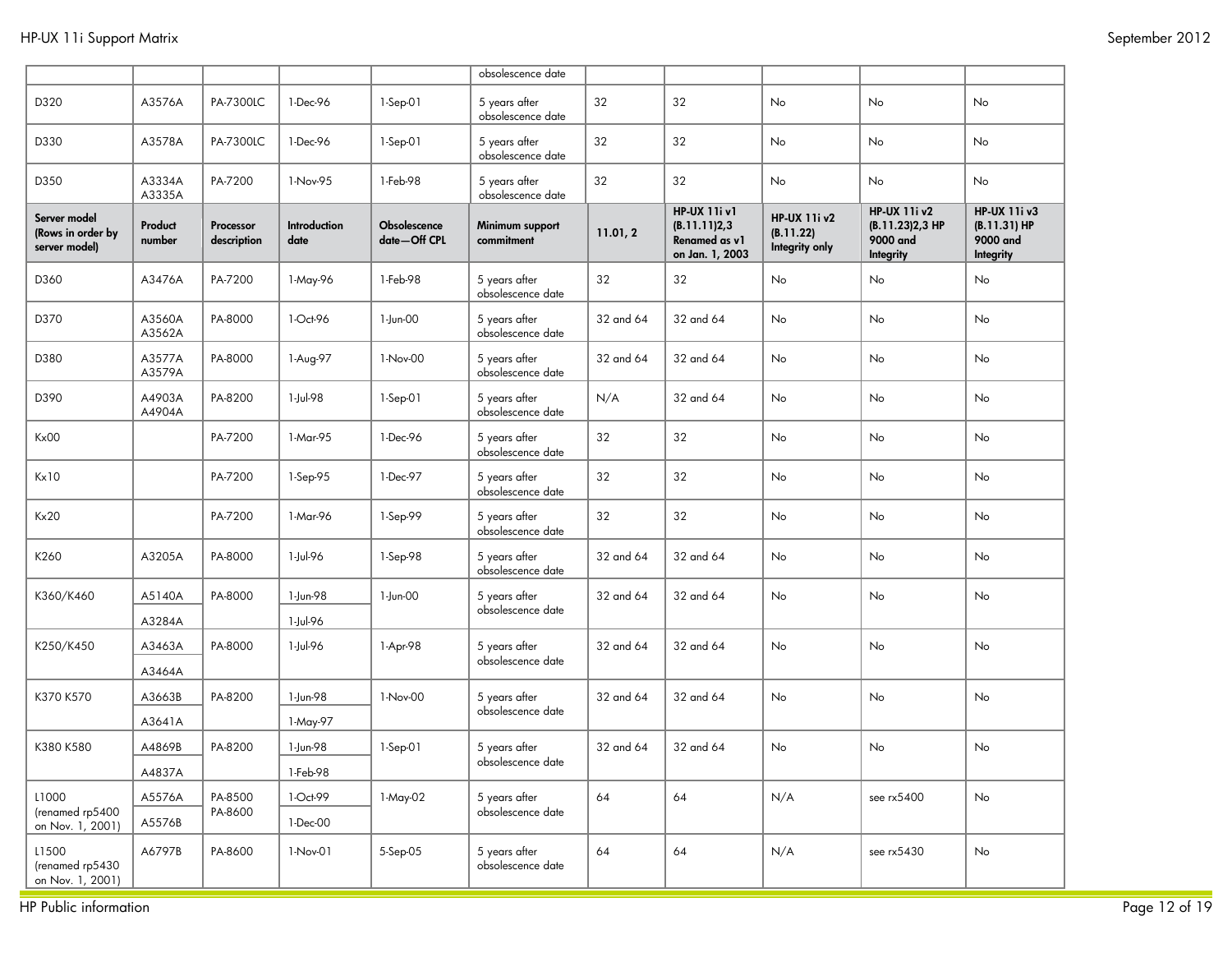| L2000                                              | A5191A            | PA-8500                  | 1-Oct-99             | 1-May-02                     | 5 years after                      | 64       | 64                                                                      | N/A                                                | see rx5450                                                      | No                                                           |
|----------------------------------------------------|-------------------|--------------------------|----------------------|------------------------------|------------------------------------|----------|-------------------------------------------------------------------------|----------------------------------------------------|-----------------------------------------------------------------|--------------------------------------------------------------|
| (renamed rp5450<br>on Nov. 1, 2001)                | A5191B            | PA-8600                  | 1-Dec-00             |                              | obsolescence date                  |          |                                                                         |                                                    |                                                                 |                                                              |
| L3000<br>(renamed rp5470                           | A6144A            | PA-8600                  | 1-Nov-00             | $1$ -Jan- $02$               | 5 years after<br>obsolescence date | 64       | 64                                                                      | N/A                                                | see rx5470                                                      | No                                                           |
| on Nov. 1, 2001)                                   | A6144B            |                          | 1-Nov-01             | 5-Sep-05                     | 5 years after<br>obsolescence date |          |                                                                         |                                                    |                                                                 |                                                              |
| N4000                                              | A3639A            | PA-8500                  | 1-Apr-99             | 1-Jul-00                     | 5 years after                      | 64       | 64                                                                      | N/A                                                | 64                                                              | No                                                           |
|                                                    | A3639B            |                          | 1-Mar-00             | 1-Nov-01                     | obsolescence date                  |          |                                                                         |                                                    |                                                                 |                                                              |
| R380                                               | A5176A            | PA-8000/                 | 1-Oct-98             | 1-Nov-00                     | 5 years after                      | N/A      | 32 and 64                                                               | N/A                                                | N/A                                                             | No                                                           |
|                                                    | A5177A            | PA-8200                  | 1-Oct-98             | 1-Nov-00                     | obsolescence date                  |          |                                                                         |                                                    |                                                                 |                                                              |
| Server model<br>(Rows in order by<br>server model) | Product<br>number | Processor<br>description | Introduction<br>date | Obsolescence<br>date-Off CPL | Minimum support<br>commitment      | 11.01, 2 | <b>HP-UX 11i v1</b><br>(B.11.11)2,3<br>Renamed as v1<br>on Jan. 1, 2003 | <b>HP-UX 11i v2</b><br>(B.11.22)<br>Integrity only | <b>HP-UX 11i v2</b><br>(B.11.23)2,3 HP<br>9000 and<br>Integrity | <b>HP-UX 11i v3</b><br>(B.11.31) HP<br>9000 and<br>Integrity |
| R390                                               | A5178A,<br>A5179A | PA8000/<br>PA8200        | 1-Oct-98             | 1-Sep-01                     | 5 years after<br>obsolescence date | N/A      | 32 and 64                                                               | N/A                                                | N/A                                                             | No                                                           |
| rp2405                                             | A7121A,<br>A7122A | PA-8700<br>650 Mhz       | $1-Sep-02$           | 1-Feb-05                     | 5 years after<br>obsolescence date | 64       | 64                                                                      | N/A                                                | 64                                                              | No                                                           |
| rp2430                                             | A6889A            | PA-8700                  | 1-Mar-02             | 1-Feb-05                     | 5 years after<br>obsolescence date | 64       | 64                                                                      | N/A                                                | 64                                                              | No                                                           |
| rp2450                                             | A5570A            | PA-8600                  | 1-May-00             | $1-Jan-01$                   | 5 years after<br>obsolescence date | 64       | 64                                                                      | No                                                 | 64                                                              | No                                                           |
|                                                    | A5570B            |                          | 1-Sep-00             | 13-Oct-03                    | 5 years after<br>obsolescence date |          |                                                                         |                                                    |                                                                 |                                                              |
| rp2470                                             | A6890A            | PA-8700                  | 1-Mar-02             | 1-Feb-05                     | 5 years after<br>obsolescence date | 64       | 64                                                                      | N/A                                                | 64                                                              | <b>No</b>                                                    |
| rp3410                                             | A7136B            | PA-8800                  | 12-Jul-04            | 1-Jan-06                     | 5 years after                      | N/A      | 64                                                                      | N/A                                                | 64                                                              | Yes                                                          |
|                                                    | A9954A            | PA-8900                  | 1-May-05             | 1-Jan-09                     | obsolescence date                  |          |                                                                         |                                                    |                                                                 |                                                              |
| rp3440                                             | A7137A            | PA-8800                  | 1-Feb-04             | 1-Jan-09                     | 5 years after                      | N/A      | 64                                                                      | N/A                                                | 64                                                              | Yes                                                          |
|                                                    | A9948A            |                          | 19-Jul-04            | 1-Jan-06                     | obsolescence date                  |          |                                                                         |                                                    |                                                                 |                                                              |
|                                                    | A9949A            |                          |                      |                              |                                    |          |                                                                         |                                                    |                                                                 |                                                              |
|                                                    | A9952A            | PA-8900                  | 1-May-05             | $1$ -Jan-09                  |                                    |          |                                                                         |                                                    |                                                                 |                                                              |
|                                                    | A9953A            |                          |                      |                              |                                    |          |                                                                         |                                                    |                                                                 |                                                              |
| rp4410                                             | A9955A<br>A9956A  | PA-8900                  | 1-May-05             | 1-Jan-09                     | 5 years after<br>obsolescence date | N/A      | 64                                                                      | N/A                                                | 64                                                              | Yes                                                          |
| rp4440                                             | A7124A            | PA-8800                  | 24-Nov-03            | 1-Aug-04                     | 5 years after                      | N/A      | 64                                                                      | N/A                                                | 64                                                              | Yes                                                          |
|                                                    | A7134A            | PA-8900                  | 1-Feb-04             |                              | obsolescence date                  |          |                                                                         |                                                    |                                                                 |                                                              |
|                                                    | A7124B            |                          | 14-Jun-04            | 1-Jan-06                     |                                    |          |                                                                         |                                                    |                                                                 |                                                              |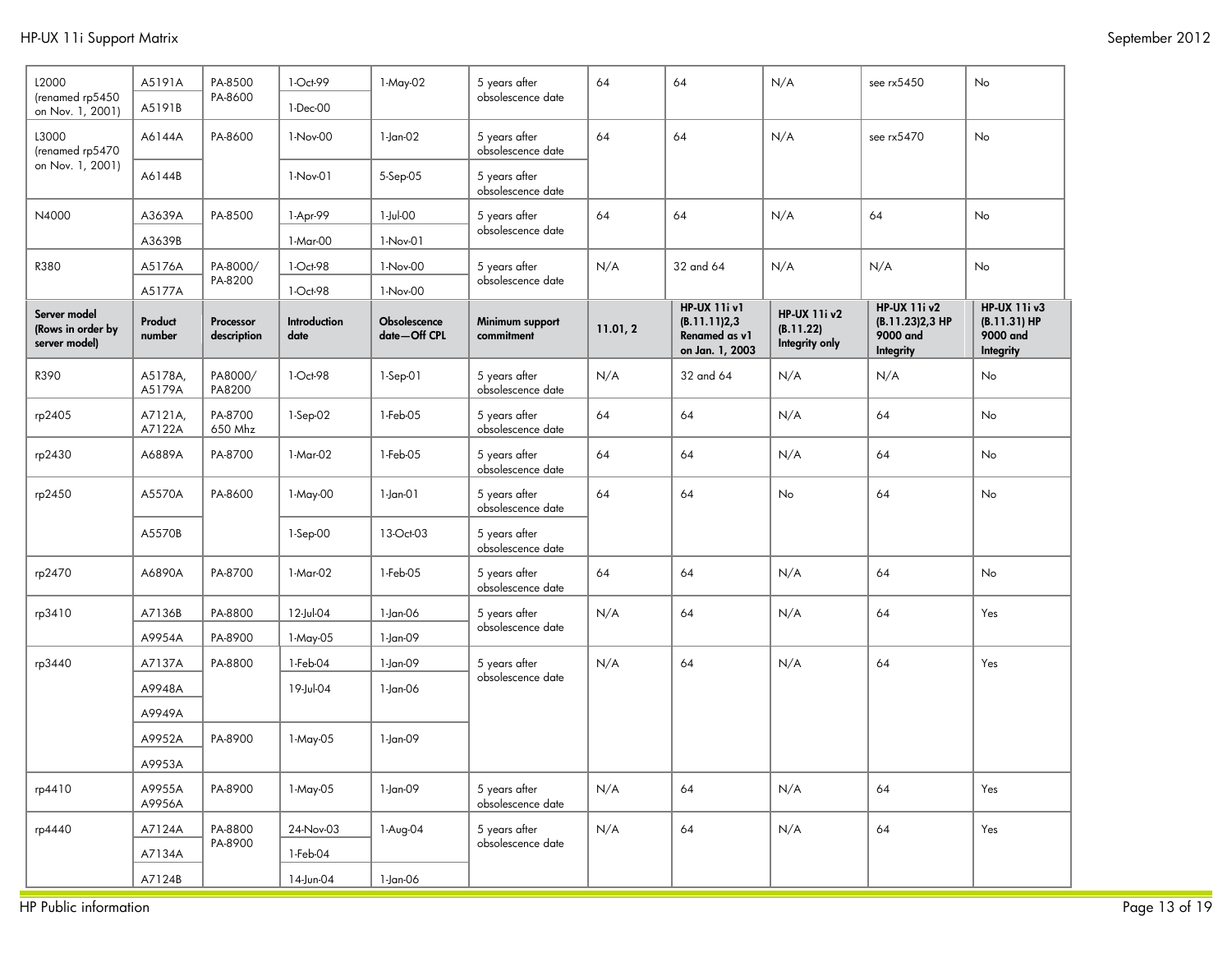|                                                    | A7134B                     |                                                               |                                                                               |                                                |                                    |           |                                                                         |                                                    |                                                                 |                                                              |
|----------------------------------------------------|----------------------------|---------------------------------------------------------------|-------------------------------------------------------------------------------|------------------------------------------------|------------------------------------|-----------|-------------------------------------------------------------------------|----------------------------------------------------|-----------------------------------------------------------------|--------------------------------------------------------------|
|                                                    | A9950A                     |                                                               | 1-May-05                                                                      | $1$ -Jan-09                                    | 5 years after                      |           |                                                                         |                                                    |                                                                 |                                                              |
|                                                    | A9951A                     |                                                               |                                                                               |                                                | obsolescence date                  |           |                                                                         |                                                    |                                                                 |                                                              |
| HP server rp5400<br>(formerly L1000)               | A5576B                     | PA-8500<br>PA-8600                                            | 1-Dec-00                                                                      | 1-May-02                                       | 5 years after<br>obsolescence date | 64        | 64                                                                      | N/A                                                | 64                                                              | No                                                           |
| rp5405                                             | A7117A                     | PA-8700                                                       | 1-Sep-02                                                                      | 1-Feb-05                                       | 5 years after                      | 64        | 64                                                                      | N/A                                                | 64                                                              | No                                                           |
|                                                    | A7118A<br>A9805A           | 650 Mhz                                                       | 1-Mar-03                                                                      |                                                | obsolescence date                  |           |                                                                         |                                                    |                                                                 |                                                              |
| rp5430<br>(formerly L1500)                         | A6797B                     | PA-8600,<br>PA-8700                                           | 1-Nov-01                                                                      | 5-Sep-05                                       | 5 years after<br>obsolescence date | 64        | 64                                                                      | N/A                                                | 64                                                              | No                                                           |
| rp5450<br>(formerly L2000)                         | A5191B                     | PA-8500,<br>PA-8600                                           | 1-Dec-00                                                                      | 1-May-02                                       | 5 years after<br>obsolescence date | 64        | 64                                                                      | N/A                                                | 64                                                              | No                                                           |
| rp5470<br>(formerly L3000)                         | A6144B                     | PA-8600,<br>PA-8700                                           | $1-Nov-01$                                                                    | 5-Sep-05                                       | 5 years after<br>obsolescence date | 64        | 64                                                                      | N/A                                                | 64                                                              | <b>No</b>                                                    |
| Server model<br>(Rows in order by<br>server model) | Product<br>number          | Processor<br>description                                      | <b>Introduction</b><br>date                                                   | Obsolescence<br>date-Off CPL                   | Minimum support<br>commitment      | 11.01, 2  | <b>HP-UX 11i v1</b><br>(B.11.11)2,3<br>Renamed as v1<br>on Jan. 1, 2003 | <b>HP-UX 11i v2</b><br>(B.11.22)<br>Integrity only | <b>HP-UX 11i v2</b><br>(B.11.23)2,3 HP<br>9000 and<br>Integrity | <b>HP-UX 11i v3</b><br>(B.11.31) HP<br>9000 and<br>Integrity |
| rp7400                                             | A3639C                     |                                                               | 1-Sep-01                                                                      | 14-Apr-03                                      | 5 years after<br>obsolescence date | 64        | 64                                                                      | N/A                                                | 64                                                              | No                                                           |
| rp7405                                             | A7111A<br>A7112A<br>A7113A | PA-8700<br>650 Mhz                                            | 1-Sep-02                                                                      | 1-Jul-04                                       | 5 years after<br>obsolescence date | N/A       | 64                                                                      | N/A                                                | 64                                                              | Yes                                                          |
| rp7410                                             | A6752A                     | PA-8700                                                       | 1-Feb-02                                                                      | 1-Feb-05                                       | 5 years after<br>obsolescence date | N/A       | 64                                                                      | N/A                                                | 64                                                              | Yes                                                          |
| rp7420                                             | A7025A                     | PA-8800                                                       | PA-8800 1-Feb-<br>$1.0$ GHz<br>04 PA-8900 1-<br>May-05<br>$1.1$ GHz<br>1.0GHz | PA-8800                                        | 5 years after                      | No        | Yes                                                                     | No                                                 | 64                                                              | Yes                                                          |
|                                                    | AB205A                     | 900MHz                                                        |                                                                               | 14-Aug-2006<br>PA-8900<br>1-Mar-2008           | obsolescence date                  |           |                                                                         |                                                    |                                                                 |                                                              |
|                                                    | AB206A                     | PA-8900                                                       |                                                                               |                                                |                                    |           |                                                                         |                                                    |                                                                 |                                                              |
|                                                    | AB207A                     |                                                               |                                                                               |                                                |                                    |           |                                                                         |                                                    |                                                                 |                                                              |
|                                                    | AB208A                     |                                                               |                                                                               |                                                |                                    |           |                                                                         |                                                    |                                                                 |                                                              |
| rp8400                                             | A6093A                     | PA-8700                                                       | 1-Aug-01                                                                      | 1-Feb-05                                       | 5 years after<br>obsolescence date | N/A       | 64                                                                      | N/A                                                | 64                                                              | Yes                                                          |
| rp8420                                             | A6912A                     | PA-8800<br>$1.0$ GHz<br>900MHz<br>PA-8900<br>1.1GHz<br>1.0GHz | PA-8800 1-<br>Dec-2003 PA-<br>8900 1-May-<br>2005                             | PA-8800<br>1-Aug-2006<br>PA-8900<br>1-Mar-2008 | 5 years after<br>obsolescence date | <b>No</b> | 64                                                                      | N/A                                                | 64                                                              | Yes                                                          |
|                                                    | AD006A                     | PA-8900                                                       | 1-May-05                                                                      | 1-Mar-08                                       | 5 years after                      |           |                                                                         |                                                    |                                                                 |                                                              |
|                                                    | AD007A                     | $1.1$ GHz<br>1.0GHz                                           |                                                                               |                                                | obsolescence date                  |           |                                                                         |                                                    |                                                                 |                                                              |
|                                                    | AD008A                     |                                                               |                                                                               |                                                |                                    |           |                                                                         |                                                    |                                                                 |                                                              |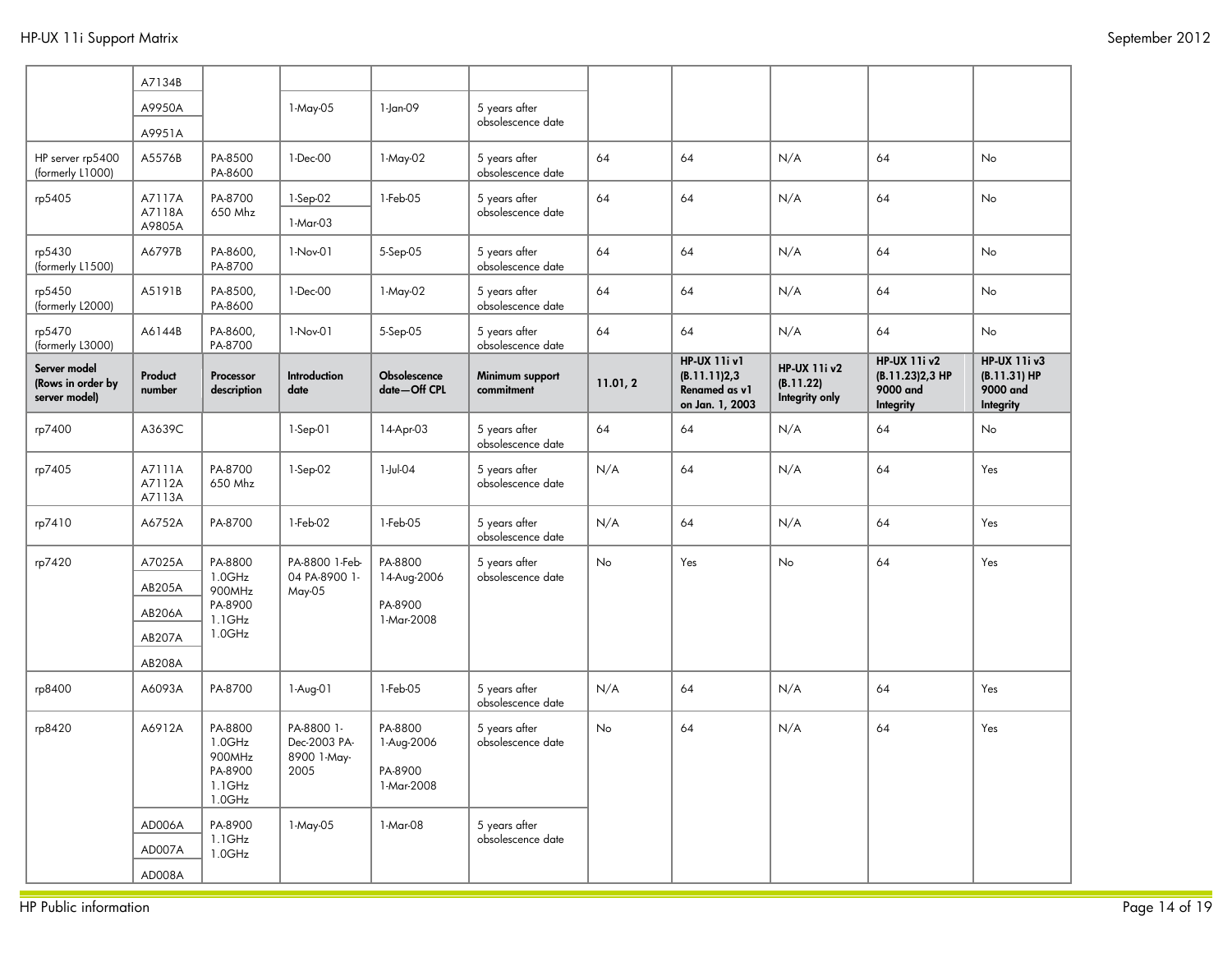|        | AD009A<br>AD010A                                         |                                      |          |          |                                    |    |     |    |    |     |
|--------|----------------------------------------------------------|--------------------------------------|----------|----------|------------------------------------|----|-----|----|----|-----|
| rp7440 | A9959A<br>AD026A<br>AD027A<br>AD028A<br>AD029A           | PA-8900<br>1.068GHz<br>533MHz<br>FSB | 1-Feb-07 | 1-Jan-09 | 5 years after<br>obsolescence date | No | Yes | No | 64 | Yes |
| rp8440 | A9958A<br>AD031A<br>AD032A<br>AD033A<br>AD034A<br>AD035A | PA-8900<br>1.068GHz<br>533MHz<br>FSB | 1-Feb-07 | 1-Jan-09 | 5 years after<br>obsolescence date | No | Yes | No | 64 | Yes |

| Server model<br>(Rows in order by<br>server model) | Product<br>number | Processor<br>description | <b>Introduction</b><br>date | Obsolescence<br>date-Off CPL | Minimum support<br>commitment      | 11.01, 2  | <b>HP-UX 11i v1</b><br>(B.11.11)2,3<br>Renamed as v1<br>on Jan. 1, 2003 | <b>HP-UX 11i v2</b><br>(B.11.22)<br>Integrity only | <b>HP-UX 11i v2</b><br>(B.11.23)2,3 HP<br>9000 and<br>Integrity | <b>HP-UX 11i v3</b><br>$(B.11.31) H$ P<br>9000 and<br>Integrity |
|----------------------------------------------------|-------------------|--------------------------|-----------------------------|------------------------------|------------------------------------|-----------|-------------------------------------------------------------------------|----------------------------------------------------|-----------------------------------------------------------------|-----------------------------------------------------------------|
| <b>T500</b>                                        | A2339A            | PA-7100                  | 1-Oct-93                    | 1-Nov-97                     | 5 years after<br>obsolescence date | 32        | 32                                                                      | N/A                                                | N/A                                                             | <b>No</b>                                                       |
| T520                                               | A3310A            | PA-7150                  | $1-Sep-95$                  | 1-Feb-98                     | 5 years after<br>obsolescence date | 32        | 32                                                                      | N/A                                                | N/A                                                             | No                                                              |
| T600                                               | A3329A            | PA-8000                  | 1-Apr-97                    | 1-Aug-99                     | 5 years after<br>obsolescence date | 32 and 64 | 32 and 64                                                               | N/A                                                | N/A                                                             | <b>No</b>                                                       |
| V2200                                              | A3726A            | PA-8200                  | 1-May-97                    | $1-Sep-99$                   | 5 years after<br>obsolescence date | 64        | 64                                                                      | N/A                                                | N/A                                                             | No                                                              |
| V2250                                              | A5081A            | PA-8200                  | 1-Mar-98                    | 1-Jul-00                     | 5 years after<br>obsolescence date | 64        | 64                                                                      | N/A                                                | N/A                                                             | <b>No</b>                                                       |
| V2500                                              | A5074A            | PA-8500                  | 1-Dec-98                    | 1-Jan-01                     | 5 years after<br>obsolescence date | 64        | 64                                                                      | N/A                                                | N/A                                                             | <b>No</b>                                                       |
| V2600                                              | A5824A            | PA-8600                  | 1-Dec-99                    | 1-Dec-01                     | 5 years after<br>obsolescence date | 64        | 64                                                                      | N/A                                                | N/A                                                             | <b>No</b>                                                       |
| <b>EPS 40</b>                                      |                   | PA-8200/<br>V2200        | 1-Feb-98                    | TBD                          | 5 years after<br>obsolescence date | N/A       | N/A                                                                     | N/A                                                | N/A                                                             | <b>No</b>                                                       |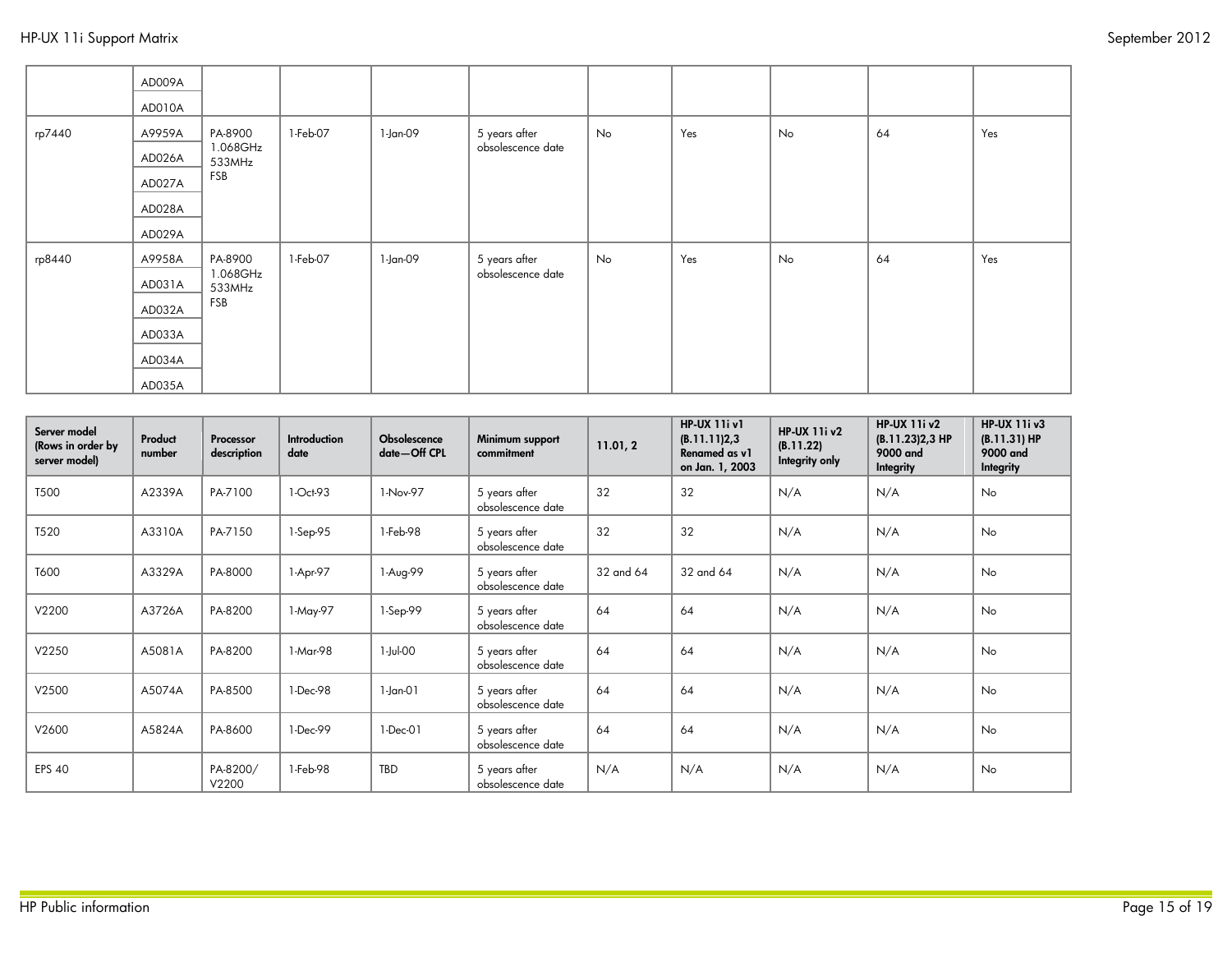| HP 9000 Superdome - both HP 9000 and Integrity Superdome systems are covered under solution product A5200A                                                                                                                                               |                     |                       |                       |                   |                             |                                               |                                               |                         |                         |                                                                                                            |                                    |                                    |          |                                   |                         |           |                   |                |               |
|----------------------------------------------------------------------------------------------------------------------------------------------------------------------------------------------------------------------------------------------------------|---------------------|-----------------------|-----------------------|-------------------|-----------------------------|-----------------------------------------------|-----------------------------------------------|-------------------------|-------------------------|------------------------------------------------------------------------------------------------------------|------------------------------------|------------------------------------|----------|-----------------------------------|-------------------------|-----------|-------------------|----------------|---------------|
| HP 9000 Superdome Server specifics with introduction and obsolescence dates (last date server offered for sale)<br>All models run HP-UX 11i v1 - in 64-bit mode only - , v2 (B.11.23) and v3 (B.11.31).<br>No model runs HP-UX 11i v2 (B.11.22) or 11.0. |                     |                       |                       |                   |                             |                                               |                                               |                         |                         | <b>Further service</b><br>extensions are possible<br>beyond the minimum<br>support commitment <sup>5</sup> |                                    |                                    |          |                                   |                         |           |                   |                |               |
| Cabinet<br>product                                                                                                                                                                                                                                       | Cabinet<br>capacity | Cabinet<br>intro date | Chipset               | <b>Cell board</b> | Chipset-cell<br>board intro | Chipset-cell<br>board<br>obsolescence<br>date | Processor name                                | Processor<br>product    | Processor<br>intro date | Processor<br>obsolescence<br>date-Off CPL                                                                  | Minimum support<br>commitment      |                                    |          |                                   |                         |           |                   |                |               |
| A6113A                                                                                                                                                                                                                                                   | 16 processors       | 1-Aug-00              | Yosemite              | A5206A            | 1-Aug-06                    | $1-Sep-02$                                    | 4 x PA-8600 552 Mhz<br>processor              | A6161A-<br>Right to Use | 1-Aug-00                | 1-Sep-02                                                                                                   | 5 years after<br>obsolescence date |                                    |          |                                   |                         |           |                   |                |               |
| A5201A                                                                                                                                                                                                                                                   | 32 processors       | 1-Aug-00              |                       | A6445A            | 1-Aug-01                    | 1-Nov-04                                      | 4 x PA-8700 750 Mhz<br>processor              | A6441A-<br>Right to Use | $1-Auq-01$              | 1-Nov-04                                                                                                   |                                    |                                    |          |                                   |                         |           |                   |                |               |
| A5202A                                                                                                                                                                                                                                                   | 64 processors       | $1-Auq-00$            |                       |                   |                             |                                               |                                               |                         |                         |                                                                                                            | A6862A                             | 17-Jun-02                          | 1-Apr-06 | 4 x PA-8700+ 875<br>Mhz processor | A6885A-<br>Right to Use | 17-Jun-02 | 1-Apr-06          |                |               |
| A6113A                                                                                                                                                                                                                                                   | 16 processors       | 1-Aug-00              | sx2000<br>Arches      |                   |                             |                                               |                                               |                         |                         |                                                                                                            |                                    | A9837A                             | 1-Feb-06 | $1-Nov-10$                        | PA-8900                 | A9853A    | 1-Feb-07          | $1$ -lan- $10$ | 5 years after |
| A5201A                                                                                                                                                                                                                                                   | 32 processors       | 1-Aug-00              |                       |                   |                             |                                               |                                               |                         |                         |                                                                                                            |                                    |                                    |          |                                   |                         |           |                   |                |               |
| A5202A                                                                                                                                                                                                                                                   | 64 processors       | 1-Aug-00              |                       |                   |                             |                                               |                                               |                         |                         |                                                                                                            |                                    |                                    |          |                                   |                         |           |                   |                |               |
| A6113A                                                                                                                                                                                                                                                   | 16 processors       | 1-Aug-00              | sx1000 -<br>Pinnacles |                   |                             |                                               | A6866A<br>$s \times 1000$ -<br>Pinnacles cell | 1-May-05                | 1-Apr-09                | PA-8800                                                                                                    | <b>AB520A</b>                      | $1-Dec-04$                         | 1-Dec-06 | 5 years after                     |                         |           |                   |                |               |
| A5201A                                                                                                                                                                                                                                                   | 32 processors       | $1-Auq-00$            |                       |                   |                             |                                               |                                               |                         |                         |                                                                                                            |                                    |                                    |          |                                   |                         |           | obsolescence date |                |               |
| A5202A                                                                                                                                                                                                                                                   | 64 processors       | 1-Aug-00              |                       |                   | board                       |                                               |                                               | PA-8900                 | AB367A                  | 14-Feb-05                                                                                                  | 1-Apr-09                           | 5 years after<br>obsolescence date |          |                                   |                         |           |                   |                |               |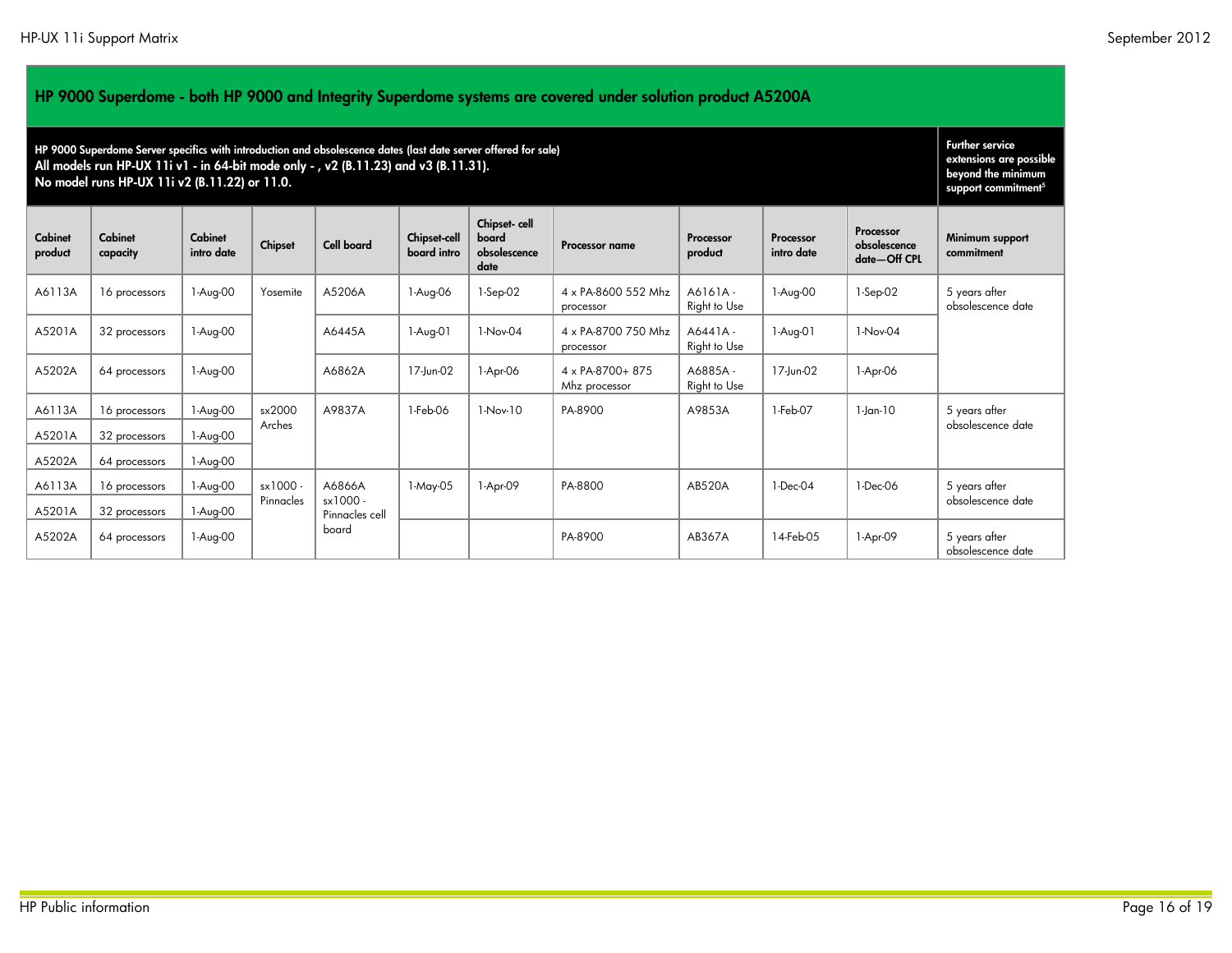### **Notes**

- TBD means "To be determined"
- Yes means "This version of HP-UX 11i supports the designated server".
- HP-UX 11i v2 and v3 supports only the 64-bit version of the HP-UX kernel.
- NA means "Not applicable"

1 Since HP-UX 11.0 is the first to support 64 bits, prior versions are 32-bit only.

<sup>2</sup>32 and 64 means a 64-bit PA8x00-based system can run either 32- or 64-bit versions of HP-UX 11.x and 32- and 64-bit applications

<sup>3</sup>64 means runs on 64-bit PA8x00 systems only, but can run 32- and 64-bit applications.

<sup>4</sup>Local support dates may vary. Please contact your local support representative for further information

<sup>5</sup> Please contact your local HP support representative for detailed information on end of server support dates.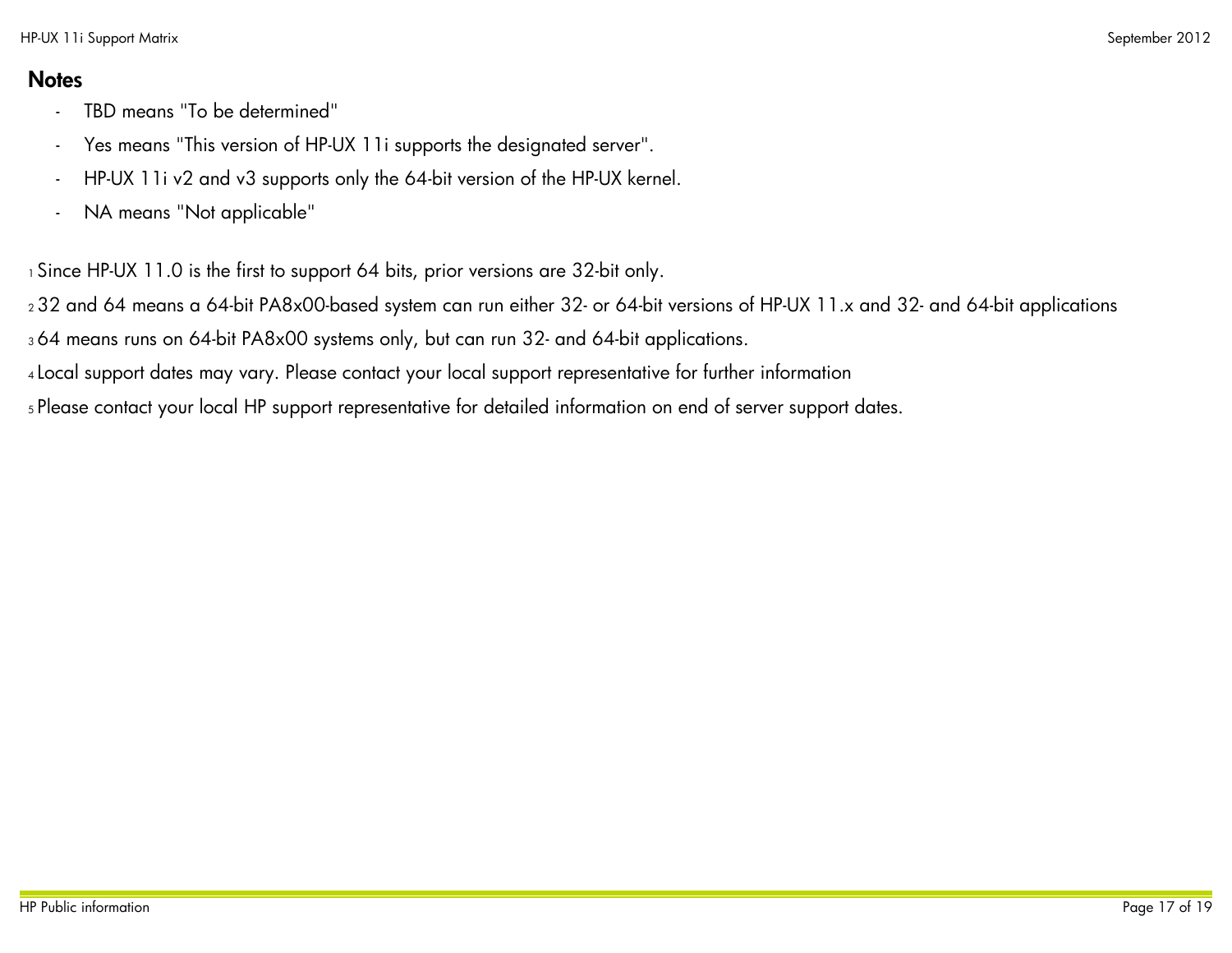|                  | <b>Revision History</b>                                                                                                                                                                                                                                                                                                                                                                                                         |  |  |  |  |  |  |  |
|------------------|---------------------------------------------------------------------------------------------------------------------------------------------------------------------------------------------------------------------------------------------------------------------------------------------------------------------------------------------------------------------------------------------------------------------------------|--|--|--|--|--|--|--|
| Date             | <b>Details of Change</b>                                                                                                                                                                                                                                                                                                                                                                                                        |  |  |  |  |  |  |  |
| Aug 2012         | Added March 2012 and September 2012 update releases<br>- Added the footnote on page 3 that Previous Version Support with Sustaining Engineering (PVS w SE) will be offered for HP-UX 11i v1 and 11i v2 for the period 1st Jan 2014 to 31st Dec 2015<br>Removed column "Chipset- cell board obsolescence date" from HP Integrity Superdome table<br>- Updated Processor obsolescence date-Off CPL date for SD1 to be 30-Sep-2012 |  |  |  |  |  |  |  |
| Feb 2012         | - Updated end of support dates for HP-UX 11i v1 and HP-UX 11i v2 to 31-Dec-2015                                                                                                                                                                                                                                                                                                                                                 |  |  |  |  |  |  |  |
| Dec 2011         | Added product numbers AH234A, AH235A to rx2660<br>- Updated September 2011 as the latest HP-UX 11i v3 fusion release on HP 9000 and HP Integrity                                                                                                                                                                                                                                                                                |  |  |  |  |  |  |  |
| Nov 2011         | Updated end of sale and end of support date for HP-UX 11i v3 on Integrity<br>Update minimum support commitment dates for HP Integrity and HP 9000 Servers<br>- FINAL End of Support Life (EOSL) - or - End of Contract Availability (ECA) information for Integrity and HP 9000 removed<br>- Updated error in representing A5201A and A5202A on page 8                                                                          |  |  |  |  |  |  |  |
| Aug 2011         | - Updated 32s SD2                                                                                                                                                                                                                                                                                                                                                                                                               |  |  |  |  |  |  |  |
| <b>July 2011</b> | Updated availability of HP-UX 11i v3 fusion release versions September 2010 and March 2011<br>- Updated HP-UX 11i v3 end of sale date<br>- Added rx2800 i2 and SD2 as supported servers<br>- Added details to processor specs for BL8x0c, BL8x0c i2, rx2660, rx3600                                                                                                                                                             |  |  |  |  |  |  |  |
| March 2011       | - Updated end of factory support date for HP-UX 11iv3                                                                                                                                                                                                                                                                                                                                                                           |  |  |  |  |  |  |  |
| October 2010     | - Updated Obsolescence date for BL60p<br>- Updated end of support dates for the following servers: D250, D260, D270, D280, D350, D360, D370, D380, D390, R380, R390, L1000, L2000, L3000, rp5400, rp5450, N4000, rp7400, rp7420, rp8420, BL60p,<br>cx2620, Integrity Superdome                                                                                                                                                  |  |  |  |  |  |  |  |
| May 2010         | HP-UX 11i v3 end-of-sales date extended two years to December 31, 2014                                                                                                                                                                                                                                                                                                                                                          |  |  |  |  |  |  |  |
| April 2010       | Integrity BL860c, BL870c, BL890c i2 blade servers added - Tukwila-based Integrity servers                                                                                                                                                                                                                                                                                                                                       |  |  |  |  |  |  |  |
| March 2010       | HP-UX March 2010 update release added to HP-UX 11iv3                                                                                                                                                                                                                                                                                                                                                                            |  |  |  |  |  |  |  |





www.hp.com/go/getconnected

Current HP driver, support, and security alerts<br>delivered directly to your desktop

© Copyright 2010 Hewlett-Packard Development Company, L.P. The information contained herein is subject to change without notice. The only warranties for HP products and services are set forth in the express warranty statements accompanying such products and services. Nothing herein should be construed as constituting an additional warranty. HP shall not be liable for technical or editorial errors or omissions contained herein.

Oracle is a registered trademark of Oracle Corporation and/or its affiliates.

Last revised November 2011



Follow on **Conflicer**»

LEX

**I** f in

Share with colleagues